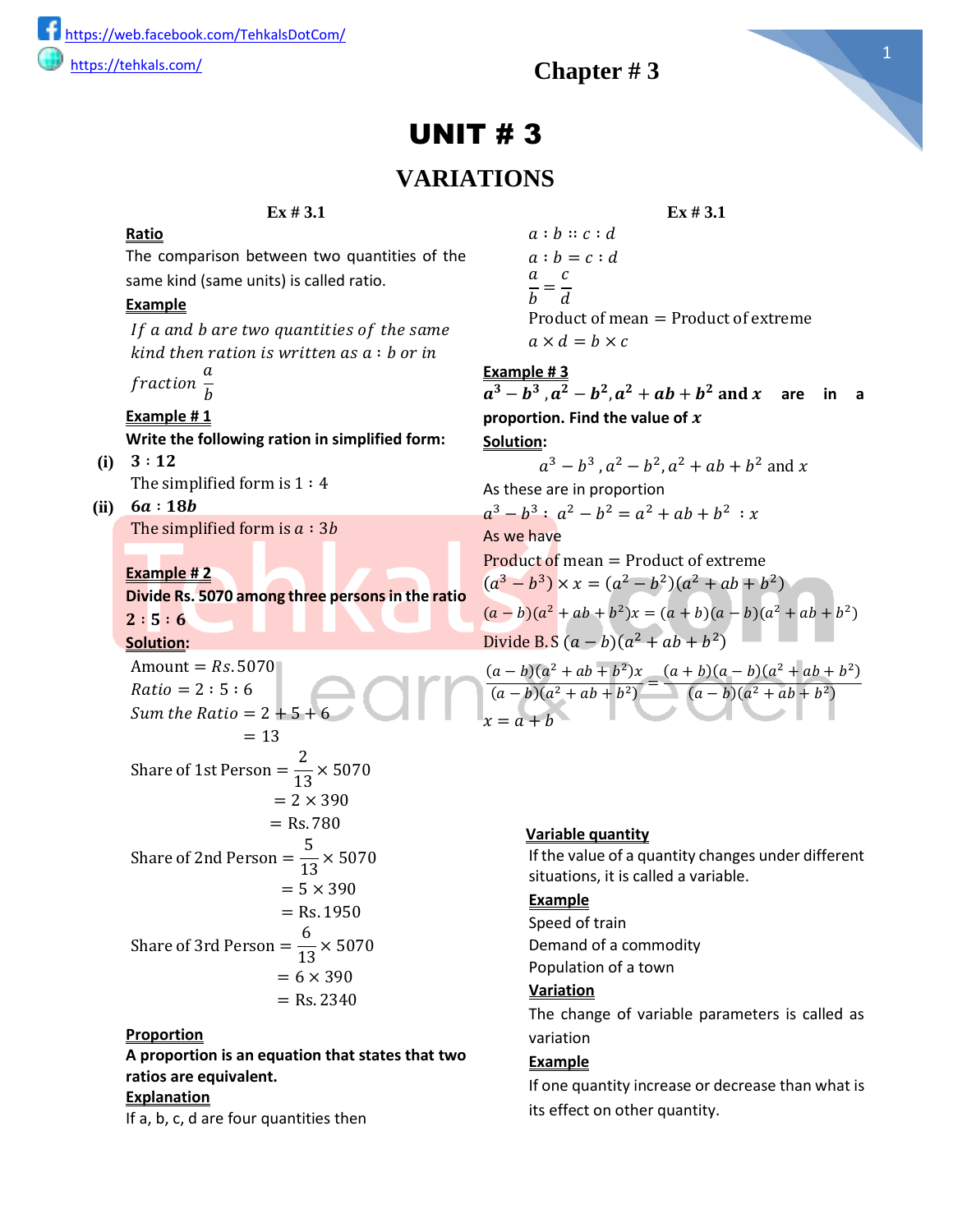## **UNIT #3**

## **VARIATIONS**

The comparison between two quantities of the same kind (same units) is called ratio.

#### **Example**

If a and b are two quantities of the same  $\,$  kind then ration is written as a  $: b$  or in

fraction  $\alpha$  $\boldsymbol{b}$ 

## **Example # 1**

**Write the following ration in simplified form:**

- $(i)$  3 : 12 The simplified form is 1 ∶ 4
- $(ii)$   $6a : 18b$

The simplified form is  $a : 3b$ 

#### **Example # 2**

**Divide Rs. 5070 among three persons in the ratio**   $2:5:6$ 

## **Solution:**

Amount = Rs. 5070  
\nRatio = 2 : 5 : 6  
\nSum the Ratio = 2 + 5 + 6  
\n= 13  
\nShare of 1st Person = 
$$
\frac{2}{13} \times 5070
$$
  
\n= 2 × 390  
\n= Rs. 780  
\nShare of 2nd Person =  $\frac{5}{13} \times 5070$   
\n= 5 × 390  
\n= Rs. 1950  
\nShare of 3rd Person =  $\frac{6}{13} \times 5070$   
\n= 6 × 390  
\n= Rs. 2340

#### **Proportion**

**A proportion is an equation that states that two ratios are equivalent. Explanation**

If a, b, c, d are four quantities then

**Ex # 3.1 Ex # 3.1 Ratio**  $a:b::c:d$  $a : b = c : d$  $\boldsymbol{a}$  $\frac{a}{b}$  =  $\mathcal{C}$  $\overline{d}$ Product of mean = Product of extreme  $a \times d = b \times c$ **Example # 3**  $a^3 - b^3$ ,  $a^2 - b^2$ ,  $a^2 + ab + b^2$  and x are in a **proportion. Find the value of** 

**Solution:**

 $a^3 - b^3$ ,  $a^2 - b^2$ ,  $a^2 + ab + b^2$  and x

As these are in proportion

 $a^3-b^3$ :  $a^2-b^2=a^2+ab+b^2$ : x As we have

Product of mean = Product of extreme

 $(a^3-b^3) \times x = (a^2-b^2)(a^2+ab+b^2)$  $(a - b)(a<sup>2</sup> + ab + b<sup>2</sup>)x = (a + b)(a - b)(a<sup>2</sup> + ab + b<sup>2</sup>)$ Divide B. S  $(a - b)(a^2 + ab + b^2)$ 

$$
\frac{(a-b)(a^2+ab+b^2)x}{(a-b)(a^2+ab+b^2)} = \frac{(a+b)(a-b)(a^2+ab+b^2)}{(a-b)(a^2+ab+b^2)}
$$
  
x = a + b

#### **Variable quantity**

If the value of a quantity changes under different situations, it is called a variable.

#### **Example**

Speed of train Demand of a commodity Population of a town

#### **Variation**

The change of variable parameters is called as variation

## **Example**

If one quantity increase or decrease than what is its effect on other quantity.

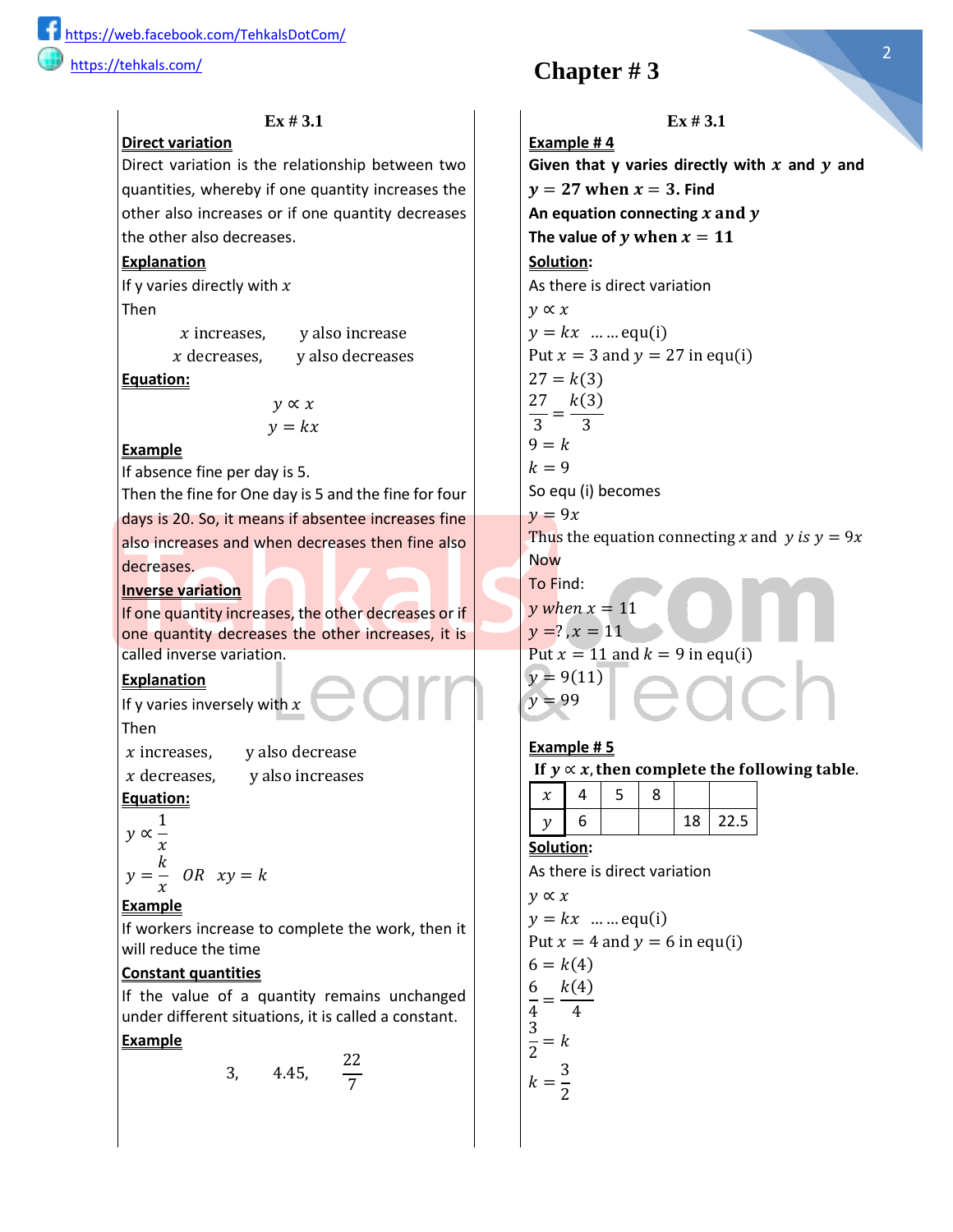| <b>Direct variation</b>                              | Example #4                    |
|------------------------------------------------------|-------------------------------|
| Direct variation is the relationship between two     | Given that y varies o         |
| quantities, whereby if one quantity increases the    | $y = 27$ when $x = 3$ .       |
| other also increases or if one quantity decreases    | An equation connect           |
| the other also decreases.                            | The value of $y$ when         |
| <b>Explanation</b>                                   | Solution:                     |
| If y varies directly with $x$                        | As there is direct varia      |
| Then                                                 | $y \propto x$                 |
| y also increase<br>$x$ increases,                    | $y = kx$ equ(i)               |
| $x$ decreases, y also decreases                      | Put $x = 3$ and $y = 2'$      |
| Equation:                                            | $27 = k(3)$                   |
| $y \propto x$                                        | $rac{27}{3} = \frac{k(3)}{3}$ |
| $y = kx$                                             |                               |
| <b>Example</b>                                       | $9 = k$                       |
| If absence fine per day is 5.                        | $k = 9$                       |
| Then the fine for One day is 5 and the fine for four | So equ (i) becomes            |
| days is 20. So, it means if absentee increases fine  | $y = 9x$                      |
| also increases and when decreases then fine also     | Thus the equation cor         |
| decreases.                                           | <b>Now</b>                    |
| <b>Inverse variation</b>                             | To Find:                      |
| If one quantity increases, the other decreases or if | y when $x = 11$               |
| one quantity decreases the other increases, it is    | $y = ?$ , $x = 11$            |
| called inverse variation.                            | Put $x = 11$ and $k = 9$      |
| <b>Explanation</b>                                   | $y = 9(11)$                   |
| If y varies inversely with $x$                       | $y = 99$                      |
| Then                                                 |                               |
| $x$ increases, y also decrease                       | Example #5                    |
| $x$ decreases, $y$ also increases                    | If $y \propto x$ , then comp  |
| Equation:                                            | 5<br>4<br>8<br>$\pmb{\chi}$   |
| $y \propto \frac{1}{x}$                              | 6<br>$\mathcal{Y}$            |
|                                                      | Solution:                     |
| $\boldsymbol{k}$<br>$OR$ $xy = k$<br>$v = -$         | As there is direct varia      |

$$
y = \frac{k}{x}
$$
 OR  $xy =$ 

## **Example**

If workers increase to complete the work, then it will reduce the time

## **Constant quantities**

If the value of a quantity remains unchanged under different situations, it is called a constant.

## **Example**

3, 4.45, 
$$
\frac{22}{7}
$$

## **Chapter # 3**

## **Ex** # 3.1 **Ex** # 3.1

**Girectly with**  $x$  and  $y$  and = = **. Find**  $\sin g x$  and  $y$  $x = 11$ ation  $7$  in equ(i) nnecting x and y is  $y = 9x$  $9$  in equ(i)

```
lete the following table.
```

|   | 8 |             |
|---|---|-------------|
| 6 |   | $18$   22.5 |

As there is direct variation

 ∝ = … … equ(i) Put = 4 and = 6 in equ(i) 6 = (4) 6 4 = (4) 4 3 2 = = 3 2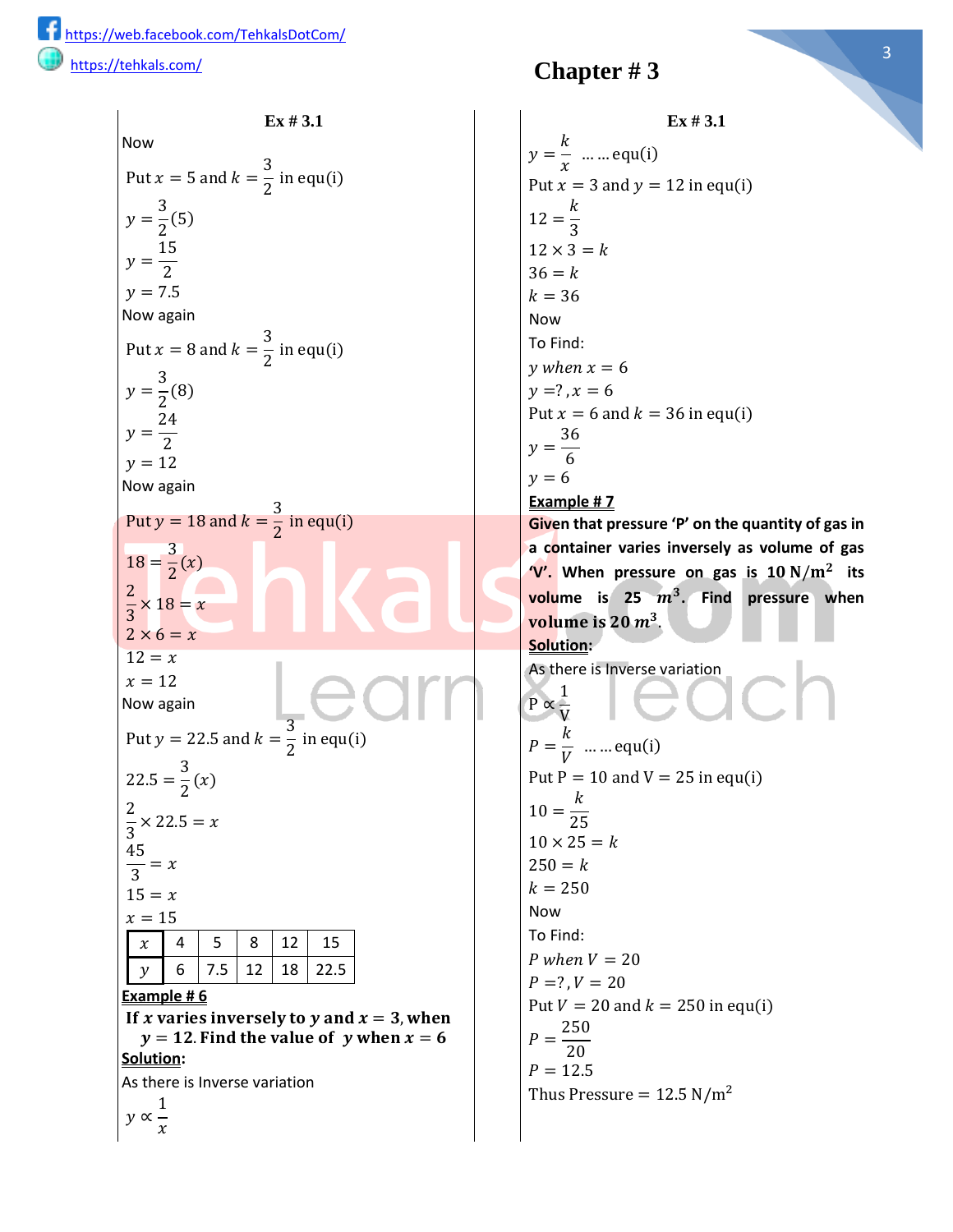2

2

**Ex** # 3.1 **Ex** # 3.1 Now Put  $x = 5$  and  $k =$ 3  $\frac{1}{2}$  in equ(i)  $y =$ 3  $\frac{2}{2}(5)$  $y =$ 15 2  $y = 7.5$ Now again Put  $x = 8$  and  $k =$ 3  $\frac{1}{2}$  in equ(i)  $y =$ 3  $\frac{5}{2}(8)$  $y =$ 24 2  $y = 12$ Now again Put  $y = 18$  and  $k =$ 3  $\frac{1}{2}$  in equ(i)  $18 =$ 3  $\frac{1}{2}(x)$  $\frac{1}{3} \times 18 = x$  $2 \times 6 = x$  $12 = x$  $x = 12$ Now again Put  $y = 22.5$  and  $k =$ 3  $\frac{1}{2}$  in equ(i)  $22.5 =$ 3  $\frac{1}{2}(x)$  $\frac{1}{3}$  × 22.5 = x 45  $\frac{1}{3} = x$  $15 = x$  $x = 15$  $x$  | 4 | 5 | 8 | 12 | 15  $\nu$  6 7.5 12 18 22.5  $y =$  $\boldsymbol{k}$  $\frac{\pi}{x}$  ... ... equ(i) Put  $x = 3$  and  $y = 12$  in equ(i)  $12 =$  $\boldsymbol{k}$ 3  $12 \times 3 = k$  $36 = k$  $k = 36$ Now To Find: y when  $x = 6$  $y = ?$ ,  $x = 6$ Put  $x = 6$  and  $k = 36$  in equ(i)  $y =$ 36 6  $y = 6$ **Example # 7 Given that pressure 'P' on the quantity of gas in a container varies inversely as volume of gas**   $\mathbf{W}'$ . When pressure on gas is  $10 \text{ N/m}^2$  its **volume is 25 . Find pressure when**  <mark>vol</mark>ume is 20 m<sup>3</sup>. **Solution:** As there is Inverse variation P ∝ 1 V  $P =$  $\boldsymbol{k}$  $\frac{n}{V}$  ... ... equ(i) Put  $P = 10$  and  $V = 25$  in equ(i)  $10 =$  $\boldsymbol{k}$ 25  $10 \times 25 = k$  $250 = k$  $k = 250$ Now To Find:  $P$  when  $V = 20$  $P = ?$ ,  $V = 20$ Put  $V = 20$  and  $k = 250$  in equ(i)  $P =$ 250 20  $P = 12.5$ Thus Pressure =  $12.5$  N/m<sup>2</sup> **Example # 6** If x varies inversely to y and  $x = 3$ , when  $y = 12$ . Find the value of y when  $x = 6$ **Solution:** As there is Inverse variation y ∝ 1  $\mathcal{X}$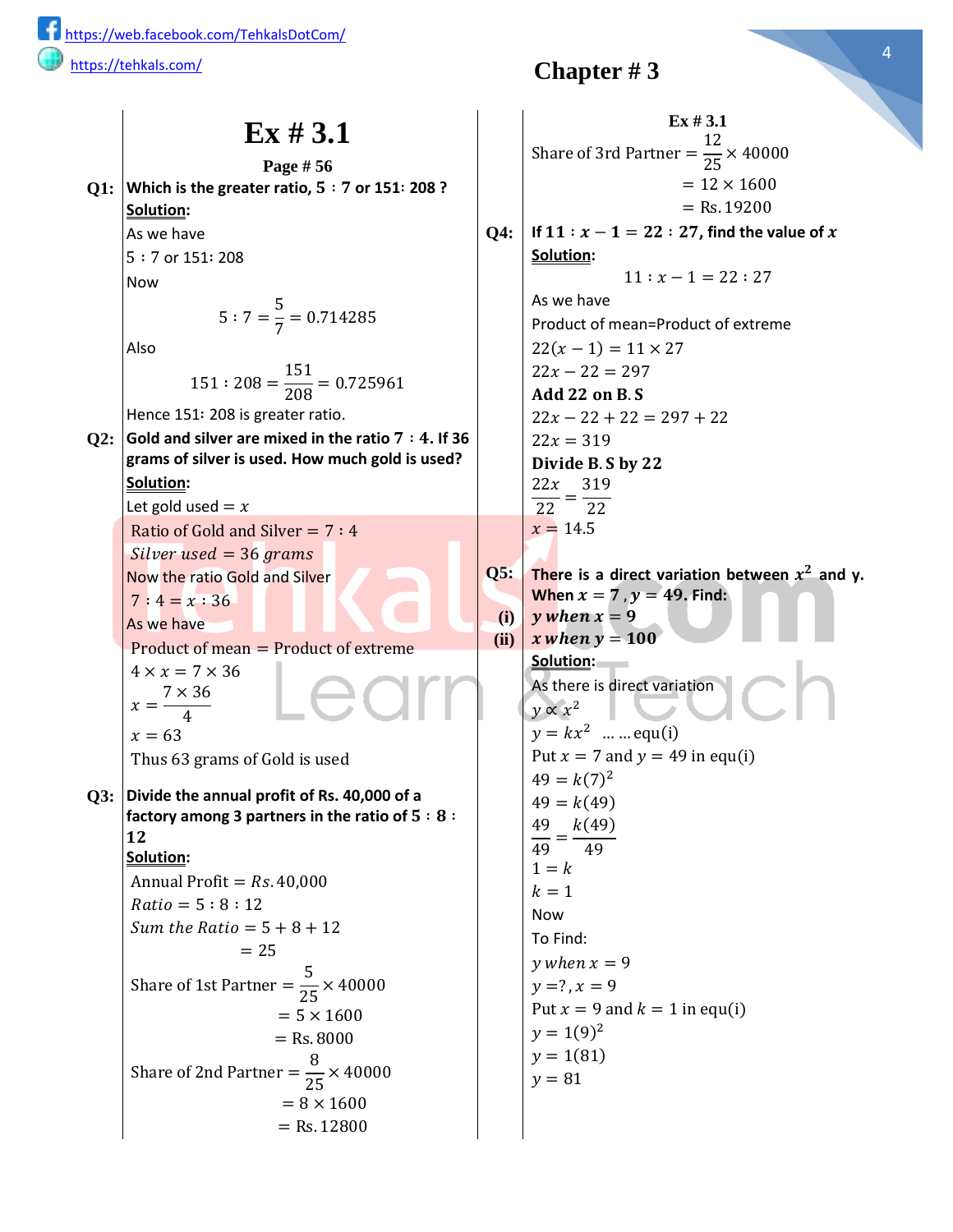**Page # 56 Q1: Which is the greater ratio, 5 ∶ 7 or 151∶ 208 ? Solution:** As we have

5 ∶ 7 or 151∶ 208 Now

 $7:4 = x:36$ 

4

Also

 $5:7=$ 5  $\frac{2}{7}$  = 0.714285

 $151 : 208 =$ 151  $\frac{120}{208} = 0.725961$ 

Hence 151∶ 208 is greater ratio.

**Q2: Gold and silver are mixed in the ratio**  $7:4$ **. If 36 grams of silver is used. How much gold is used? Solution:** Let gold used  $=x$ 

Ratio of Gold and Silver  $= 7:4$  $Silver$  used = 36 grams Now the ratio Gold and Silver

As we have Product of mean = Product of extreme  $4 \times x = 7 \times 36$  $x =$  $7 \times 36$ 

 $x = 63$ Thus 63 grams of Gold is used

**Q3: Divide the annual profit of Rs. 40,000 of a**  factory among 3 partners in the ratio of  $5:8:$ 12 **Solution:**

Annual Profit =  $Rs.40,000$  $Ratio = 5 : 8 : 12$  $Sum the Ratio = 5 + 8 + 12$  $= 25$ Share of 1st Partner = 5  $\frac{1}{25}$  × 40000  $= 5 \times 1600$  $=$  Rs. 8000 Share of 2nd Partner = 8  $\frac{1}{25}$  × 40000  $= 8 \times 1600$  $=$  Rs. 12800

## **Chapter # 3**

**Ex** # 3.1 **Ex** # 3.1 Share of 3rd Partner = 12  $\frac{2}{25}$  × 40000  $= 12 \times 1600$  $=$  Rs. 19200 **Q4: If 11** :  $x - 1 = 22$  : 27, find the value of x **Solution:**  $11 : x - 1 = 22 : 27$ As we have Product of mean=Product of extreme  $22(x - 1) = 11 \times 27$  $22x - 22 = 297$ Add 22 on B.S.  $22x - 22 + 22 = 297 + 22$  $22x = 319$ Divide B. S by 22  $22x$  $\frac{12}{22}$  = 319 22  $x = 14.5$ **Q5:** There is a direct variation between  $x^2$  and y. **When**  $x = 7$ ,  $y = 49$ . Find:  $(i)$  y when  $x = 9$  $(iii)$   $x$  when  $y = 100$ **Solution:** As there is direct variation  $y \propto x^2$  $y = kx^2$  ... ... equ(i) Put  $x = 7$  and  $y = 49$  in equ(i)  $49 = k(7)^2$  $49 = k(49)$ 49  $\frac{1}{49}$  =  $k(49)$ 49  $1 = k$  $k = 1$ Now To Find: y when  $x = 9$  $y = ?$ ,  $x = 9$ Put  $x = 9$  and  $k = 1$  in equ(i)  $y = 1(9)^2$  $y = 1(81)$  $y = 81$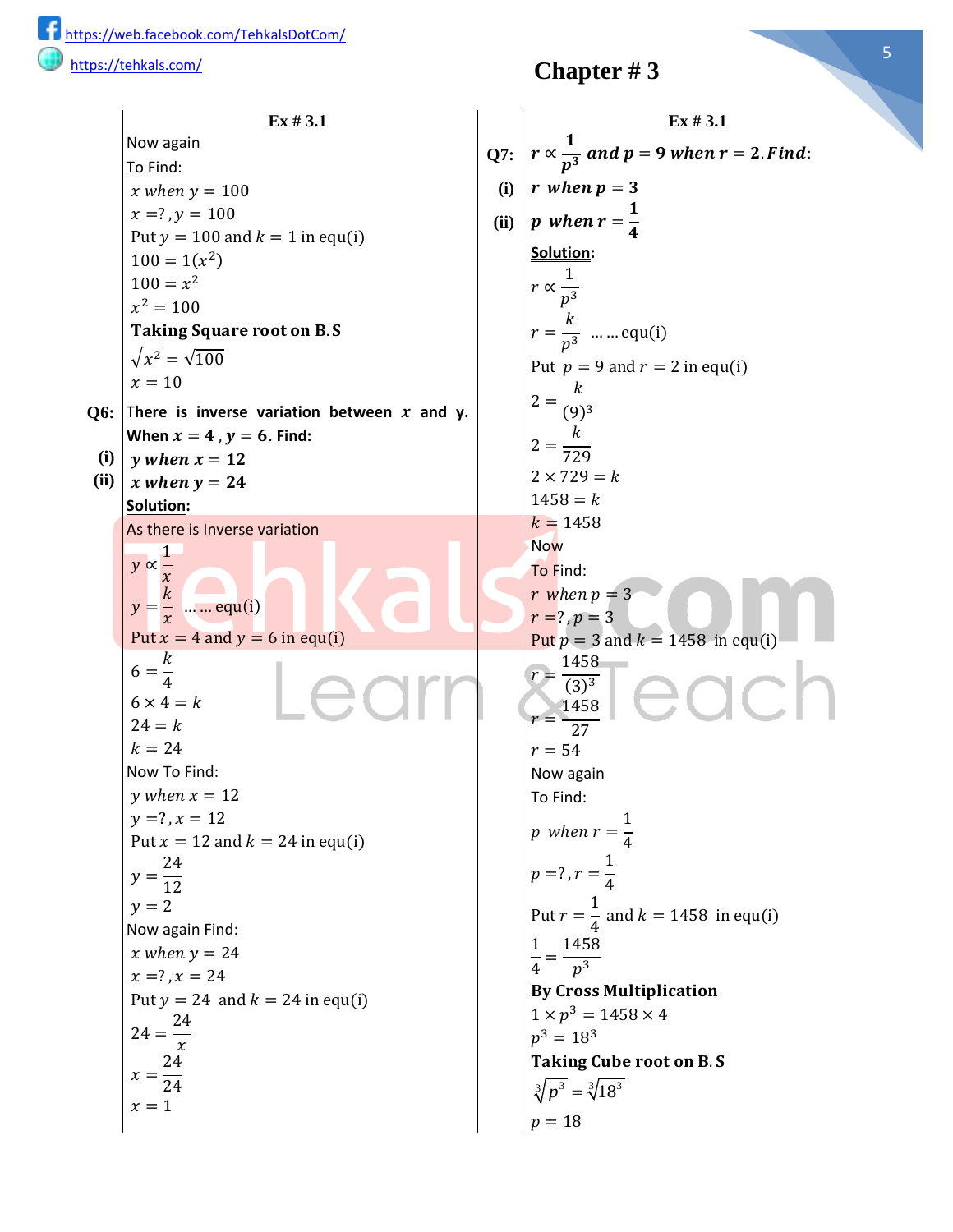**Ex** # 3.1 **Ex** # 3.1 Now again To Find: x when  $y = 100$  $x = ?$ ,  $y = 100$ Put  $y = 100$  and  $k = 1$  in equ(i)  $100 = 1(x^2)$  $100 = x^2$  $x^2 = 100$ **Taking Square root on B.S**  $\sqrt{x^2} = \sqrt{100}$  $x = 10$  $Q7:$  $\mathbf{1}$  $\frac{\overline{-}}{p^3}$  and  $p=9$  when  $r=2$ . Find: r when  $p=3$  $p \text{ when } r =$  $\mathbf{1}$ 4 **Solution:** r ∝ 1  $p^3$  $r =$  $\boldsymbol{k}$  $\frac{1}{p^3}$  ... ... equ(i) Put  $p = 9$  and  $r = 2$  in equ(i)  $2 =$  $\boldsymbol{k}$  $(9)^3$  $2 =$  $\boldsymbol{k}$ 729  $2 \times 729 = k$  $1458 = k$  $k = 1458$ Now To Find: r when  $p = 3$  $r = ?$ ,  $p = 3$ Put  $p = 3$  and  $k = 1458$  in equ(i)  $\overline{r}$  = 1458  $(3)<sup>3</sup>$  $r =$ 1458  $\overline{27}$  $r = 54$ Now again To Find:  $p \text{ when } r =$ 1 4  $p = ?$  ,  $r =$ 1 4 Put  $r =$ 1  $\frac{1}{4}$  and  $k = 1458$  in equ(i) 1  $\frac{1}{4}$  = 1458  $p^3$ **By Cross Multiplication**  $1 \times p^3 = 1458 \times 4$  $p^3 = 18^3$ **Taking Cube root on B.S**  $\sqrt[3]{p^3} = \sqrt[3]{18^3}$  $p = 18$ **(i) (ii) Q6:** There is inverse variation between  $x$  and y. **When**  $x = 4$ ,  $y = 6$ . Find: y when  $x=12$ x when  $y = 24$ **Solution:** As there is Inverse variation  $y \propto$ 1  $\mathcal{X}$  $y = \frac{1}{x}$  ... ... equ(i) k Put  $x = 4$  and  $y = 6$  in equ(i)  $6 = \frac{1}{4}$  $\boldsymbol{k}$  $6 \times 4 = k$  $24 = k$  $k = 24$ Now To Find: y when  $x = 12$  $y = ?$ ,  $x = 12$ Put  $x = 12$  and  $k = 24$  in equ(i)  $y = \frac{1}{12}$ 24  $y = 2$ Now again Find:  $x$  when  $y = 24$  $x = ?$ ,  $x = 24$ Put  $y = 24$  and  $k = 24$  in equ(i)  $24 = -$ 24  $\mathcal{X}$  $x =$ 24 24  $x = 1$ **(i) (ii)**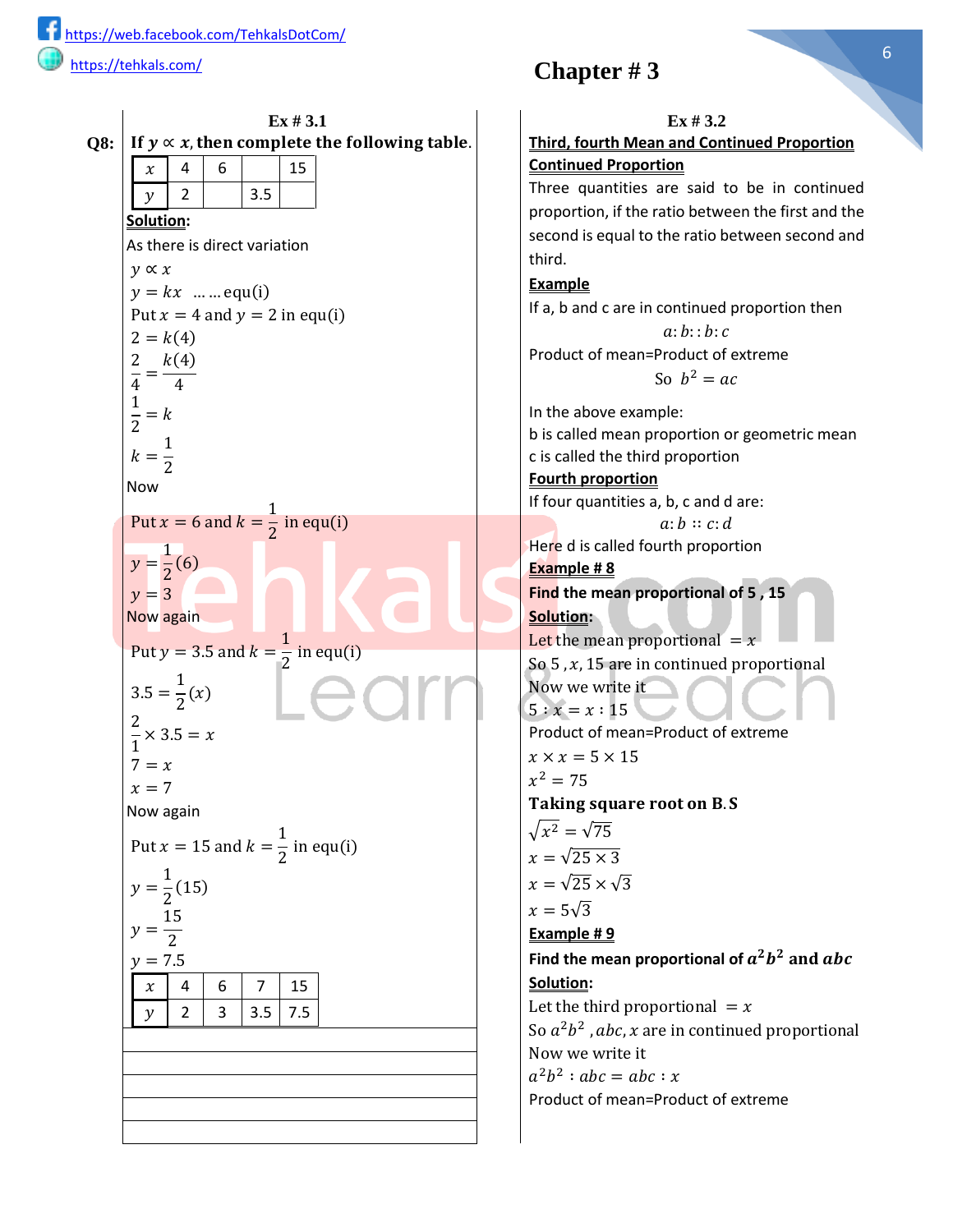**Ex** # 3.1 **Ex** # 3.2 **Q8:** If  $y \propto x$ , then complete the following table.  $x \mid 4 \mid 6 \mid 15$  $y$  2 3.5 **Solution:** As there is direct variation  $y \propto x$  $y = kx$  ... ... equ(i) Put  $x = 4$  and  $y = 2$  in equ(i)  $2 = k(4)$ 2  $\frac{1}{4}$  =  $k(4)$ 4 1  $\frac{1}{2} = k$  $k=$ 1 2 Now Put  $x = 6$  and  $k =$ 1  $\frac{1}{2}$  in equ(i)  $y =$ 1  $\frac{1}{2}(6)$  $v = 3$ Now again Put  $y = 3.5$  and  $k =$ 1  $\frac{1}{2}$  in equ(i)  $3.5 =$ 1  $\frac{1}{2}(x)$ 2  $\frac{1}{1} \times 3.5 = x$  $7 = x$  $x = 7$ Now again Put  $x = 15$  and  $k =$ 1  $\frac{1}{2}$  in equ(i)  $y =$ 1  $\frac{2}{2}(15)$  $y =$ 15 2  $v = 7.5$  $x$  | 4 | 6 | 7 | 15  $y$  | 2 | 3 | 3.5 | 7.5

## **Chapter # 3**

## **Third, fourth Mean and Continued Proportion Continued Proportion** Three quantities are said to be in continued proportion, if the ratio between the first and the second is equal to the ratio between second and third. **Example** If a, b and c are in continued proportion then  $a:b::b:c$ Product of mean=Product of extreme So  $b^2 = ac$ In the above example: b is called mean proportion or geometric mean c is called the third proportion **Fourth proportion** If four quantities a, b, c and d are:  $a:b :: c:d$ Here d is called fourth proportion **Example # 8 Find the mean proportional of 5 , 15 Solution:** Let the mean proportional  $=x$ So  $5, x, 15$  are in continued proportional Now we write it  $5: x = x : 15$ Product of mean=Product of extreme  $x \times x = 5 \times 15$  $x^2 = 75$ Taking square root on B.S  $\sqrt{x^2} = \sqrt{75}$  $x = \sqrt{25 \times 3}$  $x = \sqrt{25} \times \sqrt{3}$  $x = 5\sqrt{3}$ **Example # 9** Find the mean proportional of  $a^2b^2$  and  $abc$ **Solution:** Let the third proportional  $=x$ So  $a^2b^2$  , abc, x are in continued proportional Now we write it  $a^2b^2 : abc = abc : x$ Product of mean=Product of extreme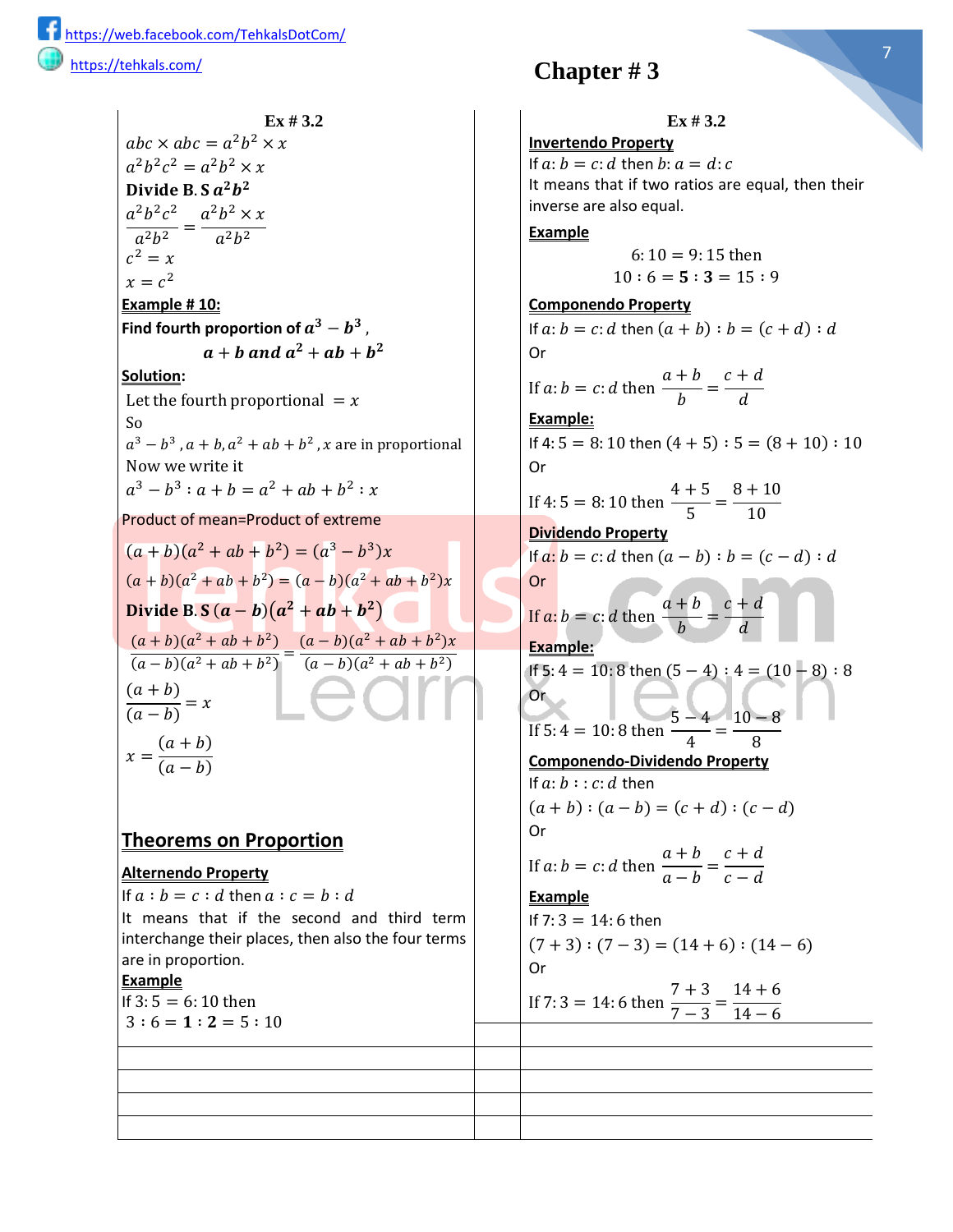**Ex** # 3.2 **Ex** # 3.2  $abc \times abc = a^2b^2 \times x$  $a^2b^2c^2 = a^2b^2 \times x$ Divide B. S  $a^2b^2$  $a^2b^2c^2$  $\frac{1}{a^2b^2} =$  $a^2b^2 \times x$  $a^2b^2$  $c^2 = x$  $x = c^2$ **Example # 10: Componendo Property** Find fourth proportion of  $a^3-b^3$  ,  $a + b$  and  $a^2 + ab + b^2$ **Solution:** Let the fourth proportional  $=x$ So  $a^3 - b^3$ ,  $a + b$ ,  $a^2 + ab + b^2$ , x are in proportional Now we write it  $a^3 - b^3 : a + b = a^2 + ab + b^2 : x$ Product of mean=Product of extreme  $(a + b)(a<sup>2</sup> + ab + b<sup>2</sup>) = (a<sup>3</sup> – b<sup>3</sup>)x$  $(a + b)(a<sup>2</sup> + ab + b<sup>2</sup>) = (a - b)(a<sup>2</sup> + ab + b<sup>2</sup>)x$ **Divide B. S**  $(a - b)(a^2 + ab + b^2)$  $(a + b)(a<sup>2</sup> + ab + b<sup>2</sup>)$  $\frac{(a + b)(a^2 + ab + b^2)}{(a - b)(a^2 + ab + b^2)} = \frac{(a - b)(a^2 + ab + b^2)x}{(a - b)(a^2 + ab + b^2)}$  $(a - b)(a^2 + ab + b^2)$  $(a + b)$  $\frac{(a + b)}{(a - b)} = x$  $x =$  $(a + b)$  $(a - b)$ **Theorems on Proportion Alternendo Property** If  $a : b = c : d$  then  $a : c = b : d$ 

It means that if the second and third term interchange their places, then also the four terms are in proportion.

#### **Example**

If  $3: 5 = 6: 10$  then  $3:6=1:2=5:10$ 

## **Chapter # 3**



**Invertendo Property** If  $a$ :  $b = c$ :  $d$  then  $b$ :  $a = d$ :  $c$ It means that if two ratios are equal, then their inverse are also equal. **Example** 6:  $10 = 9:15$  then  $10 : 6 = 5 : 3 = 15 : 9$ If  $a : b = c : d$  then  $(a + b) : b = (c + d) : d$ Or If  $a$ :  $b = c$ :  $d$  then  $a + b$  $\frac{1}{b}$  $c+d$  $\boldsymbol{d}$ **Example:** If  $4: 5 = 8:10$  then  $(4 + 5): 5 = (8 + 10): 10$ Or If  $4:5 = 8:10$  then 4 + 5  $\frac{1}{5}$  $8 + 10$ 10 **Dividendo Property** If  $a : b = c : d$  then  $(a - b) : b = (c - d) : d$ Or If  $a$ :  $b = c$ :  $d$  then  $a + b$  $\frac{1}{b}$  =  $c+d$  $\overline{d}$ **Example:** If 5:  $4 = 10:8$  then  $(5 - 4): 4 = (10 - 8): 8$ Or If  $5: 4 = 10: 8$  then  $5 - 4$  $\frac{1}{4}$  =  $10 - 8$ 8 **Componendo-Dividendo Property** If  $a : b :: c : d$  then  $(a + b) : (a - b) = (c + d) : (c - d)$ Or If  $a$ :  $b = c$ :  $d$  then  $a + b$  $\frac{a}{a-b} =$  $c+d$  $c-d$ **Example** If  $7: 3 = 14: 6$  then  $(7 + 3) : (7 - 3) = (14 + 6) : (14 - 6)$ Or If  $7:3 = 14:6$  then  $7 + 3$  $\frac{1}{7-3}$  $14 + 6$  $14 - 6$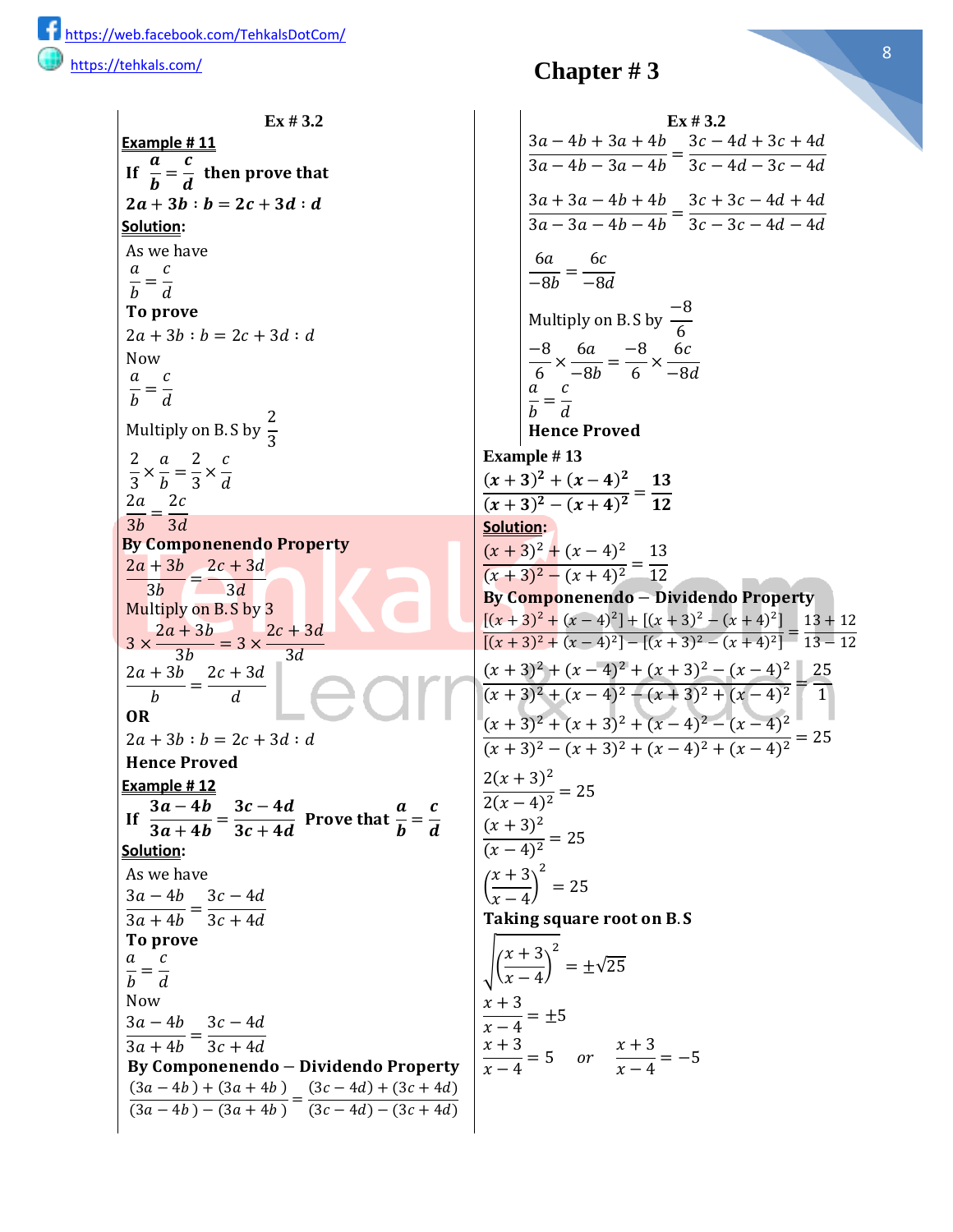**Ex** # 3.2 **Ex** # 3.2 **Example # 11**  $3a - 4b + 3a + 4b$  $\frac{3a - 4b - 3a - 4b}{a - 4b} =$  $3c - 4d + 3c + 4d$  $3c - 4d - 3c - 4d$  $3a + 3a - 4b + 4b$  $\frac{3a - 3a - 4b - 4b}{a} =$  $3c + 3c - 4d + 4d$  $3c - 3c - 4d - 4d$ 6  $\frac{-b}{-8b}$  = 6  $-8d$ Multiply on B. S by −8 6 −8  $\frac{1}{6}$   $\times$ 6  $\frac{-b}{-8b}$  = −8  $\frac{1}{6}$   $\times$ 6  $-8d$  $\alpha$  $\frac{a}{b}$  =  $\mathcal{C}_{0}$  $\boldsymbol{d}$ **Hence Proved** If  $\overline{a}$  $\frac{a}{b}$  =  $\overline{c}$  $\frac{1}{d}$  then prove that  $2a + 3b : b = 2c + 3d : d$ **Solution:** As we have  $\alpha$  $\frac{a}{b}$  =  $\mathcal{C}_{0}$  $\boldsymbol{d}$ To prove  $2a + 3b : b = 2c + 3d : d$ Now  $\alpha$  $\frac{a}{b}$  =  $\mathcal{C}_{0}$  $\boldsymbol{d}$ Multiply on B. S by 2 3 2  $\frac{1}{3}$   $\times$  $\alpha$  $\frac{c}{b}$  = 2  $\frac{1}{3}$   $\times$  $\mathcal{C}_{0}$  $\boldsymbol{d}$  $2a$  $\frac{1}{3b} =$  $2c$  $3d$ **By Componenendo Property**  $2a + 3b$  $\frac{1}{3b}$  =  $2c + 3d$  $3d$ Multiply on B. S by 3  $3 \times$  $2a + 3b$  $\frac{1}{3b} = 3 \times$  $2c + 3d$  $3d$  $2a + 3b$  $\frac{1}{b}$  $2c + 3d$  $\boldsymbol{d}$ OR  $2a + 3b : b = 2c + 3d : d$ **Hence Proved Example # 13**  $(x+3)^2 + (x-4)^2$  $\frac{(x+3)^2 - (x+4)^2}{(x+3)^2 - (x+4)^2} =$ 13 **12 Solution:**  $(x + 3)^2 + (x - 4)^2$  $\frac{(x+3)^2 - (x+4)^2}{}$ 13 12 By Componenendo – Dividendo Property  $[(x+3)^2 + (x-4)^2] + [(x+3)^2 - (x+4)^2]$  $\frac{[(x+3)^2 + (x-4)^2] + [(x+3)^2 - (x+4)^2]}{[(x+3)^2 + (x-4)^2] - [(x+3)^2 - (x+4)^2]} = \frac{13+12}{13-12}$ 13 −12  $(x+3)^2 + (x-4)^2 + (x+3)^2 - (x-4)^2$  $\frac{(x+2)(x+1)(x+2)}{(x+3)^2 + (x-4)^2 - (x+3)^2 + (x-4)^2} =$ 25 1  $(x + 3)^2 + (x + 3)^2 + (x - 4)^2 - (x - 4)^2$  $\frac{(x+2)(x+2)(x+2)}{(x+3)^2-(x+3)^2+(x-4)^2+(x-4)^2} = 25$  $2(x + 3)^2$  $\frac{2(x-4)^2}{(x-4)^2} = 25$  $(x + 3)^2$  $\frac{(x-3)^2}{(x-4)^2} = 25$ (  $x + 3$  $\frac{x-2}{x-4}$ 2  $= 25$ Taking square root on B.S  $\left| \left( \frac{x+3}{x} \right) \right|$  $\frac{x-2}{x-4}$ 2  $= \pm \sqrt{25}$  $x + 3$  $\frac{x-2}{x-4} = \pm 5$  $x + 3$  $\frac{x+2}{x-4} = 5$  or  $x + 3$  $\frac{x-2}{x-4} = -5$ **Example # 12** If  $3a-4b$  $\frac{12}{3a + 4b} =$  $3c-4d$  $\frac{1}{3c+4d}$  Prove that  $\boldsymbol{a}$  $\frac{a}{b}$  =  $\boldsymbol{c}$  $\boldsymbol{d}$ **Solution:** As we have  $3a - 4b$  $\frac{3a+4b}{b} =$  $3c - 4d$  $3c + 4d$ To prove  $\alpha$  $\frac{a}{b}$  =  $\mathcal{C}_{0}$  $\boldsymbol{d}$ Now  $3a - 4b$  $\frac{3a+4b}{b} =$  $3c - 4d$  $3c + 4d$ By Componenendo - Dividendo Property  $(3a - 4b) + (3a + 4b)$  $\frac{(3a-4b)+(3a+4b)}{(3a-4b)-(3a+4b)} = \frac{(3c-4d)+(3c+4d)}{(3c-4d)-(3c+4d)}$  $(3c - 4d) - (3c + 4d)$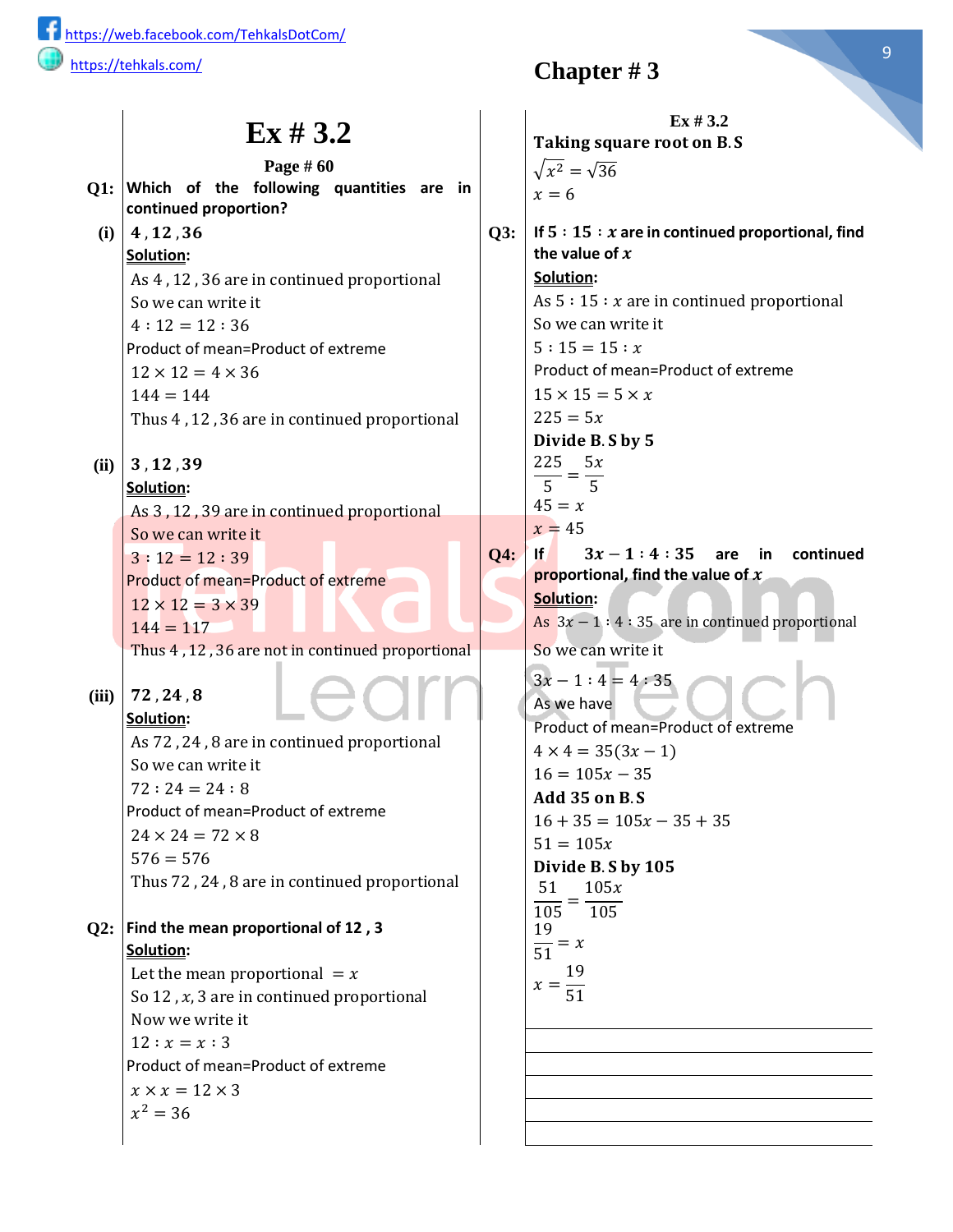**Ex # 3.2 Ex # 3.2** Taking square root on B.S  $\sqrt{x^2} = \sqrt{36}$  $x = 6$ **Page # 60 Q1: Which of the following quantities are in continued proportion?**  $(i)$  4, 12, 36 **Solution:** As 4 , 12 , 36 are in continued proportional So we can write it  $4:12=12:36$ Product of mean=Product of extreme  $12 \times 12 = 4 \times 36$  $144 = 144$ Thus 4 , 12 , 36 are in continued proportional **Q3: If 5** : 15 :  $x$  are in continued proportional, find the value of  $x$ **Solution:** As  $5: 15: x$  are in continued proportional So we can write it  $5: 15 = 15: x$ Product of mean=Product of extreme  $15 \times 15 = 5 \times x$  $225 = 5x$ Divide B. S by 5 225  $\frac{1}{5}$  =  $5x$ 5  $45 = x$  $x = 45$  $(ii)$  | 3, 12, 39 **Solution:** As 3 , 12 , 39 are in continued proportional So we can write it  $3:12 = 12:39$ Product of mean=Product of extreme  $12 \times 12 = 3 \times 39$  $144 = 117$ Thus 4 , 12 , 36 are not in continued proportional **Q4:** If  $3x - 1 : 4 : 35$  are in continued **proportional, find the value of Solution:** As  $3x - 1$  : 4 : 35 are in continued proportional So we can write it  $3x - 1 : 4 = 4 : 35$ As we have Product of mean=Product of extreme  $4 \times 4 = 35(3x - 1)$  $16 = 105x - 35$ Add 35 on B.S.  $16 + 35 = 105x - 35 + 35$  $51 = 105x$ Divide B. S by 105 51  $\frac{1}{105}$  =  $105x$ 105 19  $\frac{x}{51} = x$  $x =$ 19 51  $(iii)$  72, 24, 8 **Solution:** As 72 , 24 , 8 are in continued proportional So we can write it  $72:24=24:8$ Product of mean=Product of extreme  $24 \times 24 = 72 \times 8$  $576 = 576$ Thus 72 , 24 , 8 are in continued proportional **Q2: Find the mean proportional of 12 , 3 Solution:** Let the mean proportional  $=x$ So 12,  $x$ , 3 are in continued proportional Now we write it  $12 : x = x : 3$ Product of mean=Product of extreme  $x \times x = 12 \times 3$  $x^2 = 36$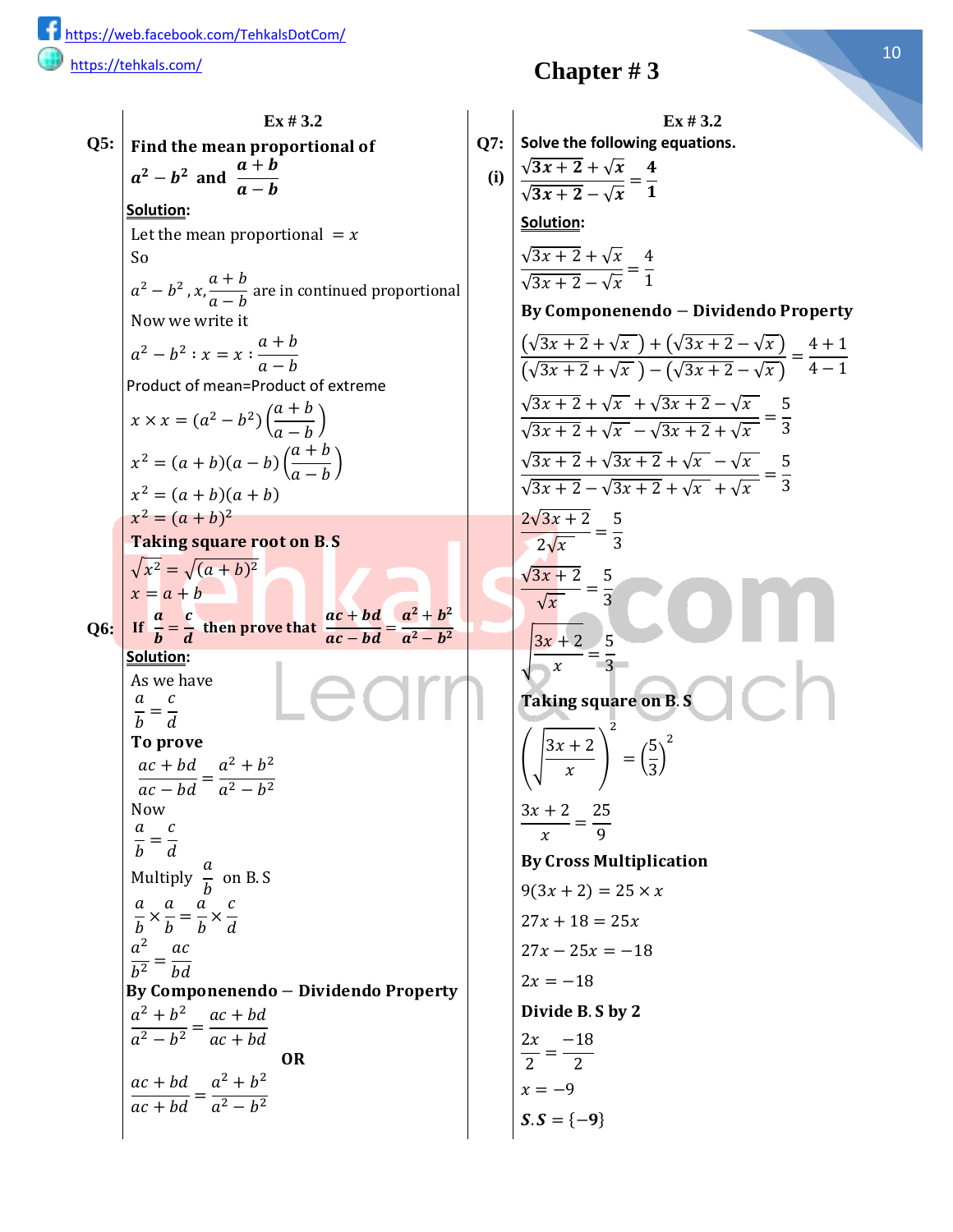Q5: | Find the mean proportional of  $a^2-b^2$  and  $\frac{a+b}{a+b}$  $a - b$ **Solution:** Let the mean proportional  $=x$ So  $a^2-b^2$  , x,  $a + b$  $\frac{a}{a-b}$  are in continued proportional Now we write it  $a^2 - b^2 : x = x$ :  $a + b$  $a-b$ Product of mean=Product of extreme  $x \times x = (a^2 - b^2)$  $a + b$  $\frac{a-b}{a-b}$  $x^2 = (a + b)(a - b)\left(\frac{a + b}{b}\right)$  $\frac{a-b}{a-b}$  $x^2 = (a + b)(a + b)$  $x^2 = (a + b)^2$ **Taking square root on B.S**  $\sqrt{x^2} = \sqrt{(a+b)^2}$  $x = a + b$ Q6: If  $\frac{a}{b}$  $\frac{a}{b} = \frac{c}{d}$  $\frac{c}{d}$  then prove that  $\frac{ac + bd}{ac - bd} = \frac{a^2 + b^2}{a^2 - b^2}$  $a^2-b^2$ **Solution:** As we have  $\alpha$  $\frac{c}{b}$  =  $\mathcal{C}$  $\boldsymbol{d}$ To prove  $ac + bd$  $\frac{ac - bd}{ac - bd} =$  $a^2 + b^2$  $a^2 - b^2$ Now  $\alpha$  $\frac{c}{b}$  =  $\mathcal{C}$  $\boldsymbol{d}$ Multiply  $\alpha$  $\frac{a}{b}$  on B. S  $\alpha$  $\frac{a}{b}$   $\times$  $\alpha$  $\frac{c}{b}$  =  $\overline{a}$  $\frac{a}{b}$   $\times$  $\mathcal{C}$  $\boldsymbol{d}$  $a^2$  $\frac{1}{b^2} =$ ac bd By Componenendo - Dividendo Property  $a^2 + b^2$  $\frac{a^2 - b^2}{a^2 - b^2} =$  $ac + bd$  $ac + bd$ **OR**  $ac + bd$  $\frac{ac + bd}{ac + bd} =$  $a^2 + b^2$  $a^2 - b^2$ 

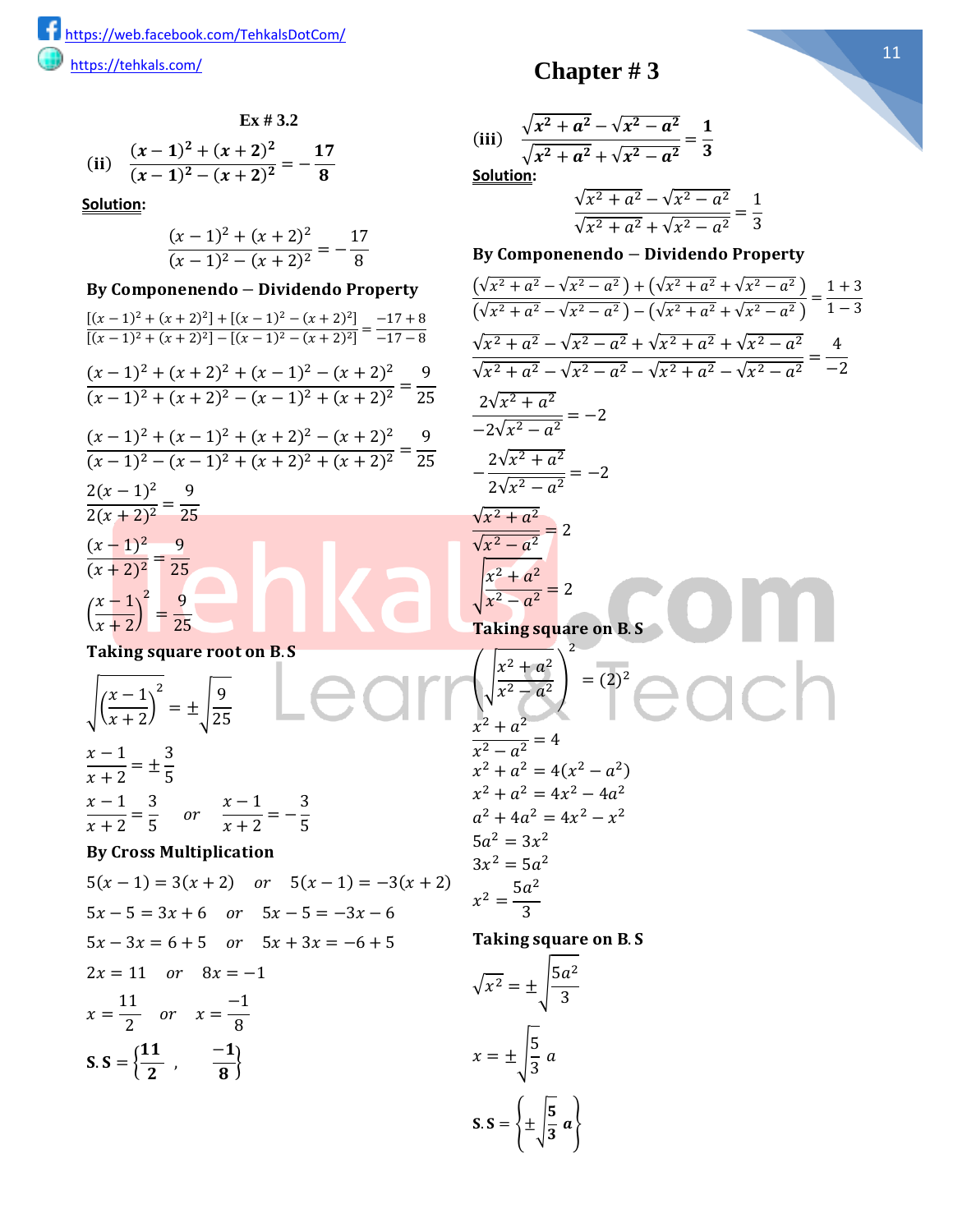Ex # 3.2  
(ii) 
$$
\frac{(x-1)^2 + (x+2)^2}{(x-1)^2 - (x+2)^2} = -\frac{17}{8}
$$

**Solution:**

(

$$
\frac{(x-1)^2 + (x+2)^2}{(x-1)^2 - (x+2)^2} = -\frac{17}{8}
$$

**Chapter # 3**

(iii) 
$$
\frac{\sqrt{x^2 + a^2} - \sqrt{x^2 - a^2}}{\sqrt{x^2 + a^2} + \sqrt{x^2 - a^2}} = \frac{1}{3}
$$

**Solution:**

$$
\frac{\sqrt{x^2 + a^2} - \sqrt{x^2 - a^2}}{\sqrt{x^2 + a^2} + \sqrt{x^2 - a^2}} = \frac{1}{3}
$$

−

By Compoundenendo - Dividendo Property  
\n
$$
\frac{[(x-1)^2 + (x + 2)^2] + [(x-1)^2 - (x + 2)^2]}{[(x-1)^2 + (x + 2)^2] + [(x-1)^2 - (x + 2)^2]} = \frac{-17 + 8}{-17 - 8}
$$
\n
$$
\frac{[(x-1)^2 + (x + 2)^2] + [(x-1)^2 - (x + 2)^2]}{[(x-1)^2 + (x + 2)^2] + [(x-1)^2 - (x + 2)^2]} = \frac{-17 + 8}{-17 - 8}
$$
\n
$$
\frac{(x-1)^2 + (x + 2)^2 + (x - 1)^2 - (x + 2)^2}{(x-1)^2 + (x + 2)^2 - (x - 1)^2 + (x + 2)^2} = \frac{9}{25}
$$
\n
$$
\frac{2\sqrt{x^2 + a^2}}{2\sqrt{x^2 - a^2}} = -2
$$
\n
$$
\frac{(x-1)^2 + (x-1)^2 + (x+2)^2 - (x + 2)^2}{(x-1)^2 + (x + 2)^2 + (x + 2)^2} = \frac{9}{25}
$$
\n
$$
\frac{2\sqrt{x^2 + a^2}}{2\sqrt{x^2 - a^2}} = -2
$$
\n
$$
\frac{(x-1)^2 - (x-1)^2 + (x+2)^2 + (x+2)^2}{(x+2)^2} = \frac{9}{25}
$$
\n
$$
\frac{2\sqrt{x^2 + a^2}}{2\sqrt{x^2 - a^2}} = -2
$$
\n
$$
\frac{(x-1)^2 - 9}{(x+2)^2} = \frac{9}{25}
$$
\n
$$
\frac{(x^2 + a^2)}{x^2 + a^2} = 2
$$
\nTaking square root on B.S  
\nTaking square root on B.S  
\nTaking square root on B.S  
\n
$$
\sqrt{\frac{x^2 + a^2}{x^2 - a^2}} = 2
$$
\n
$$
\frac{x^2 + a^2}{x^2 - a^2} = 4
$$
\n
$$
\frac{x^2 + a^2}{x^2 - a^2} = 4
$$
\n
$$
\frac{x^2 + a^2}{x^2 - a^2} = 4
$$
\n
$$
\frac{x^2 + a^2}{x^2 - a^2} = 4
$$
\n<math display="</p>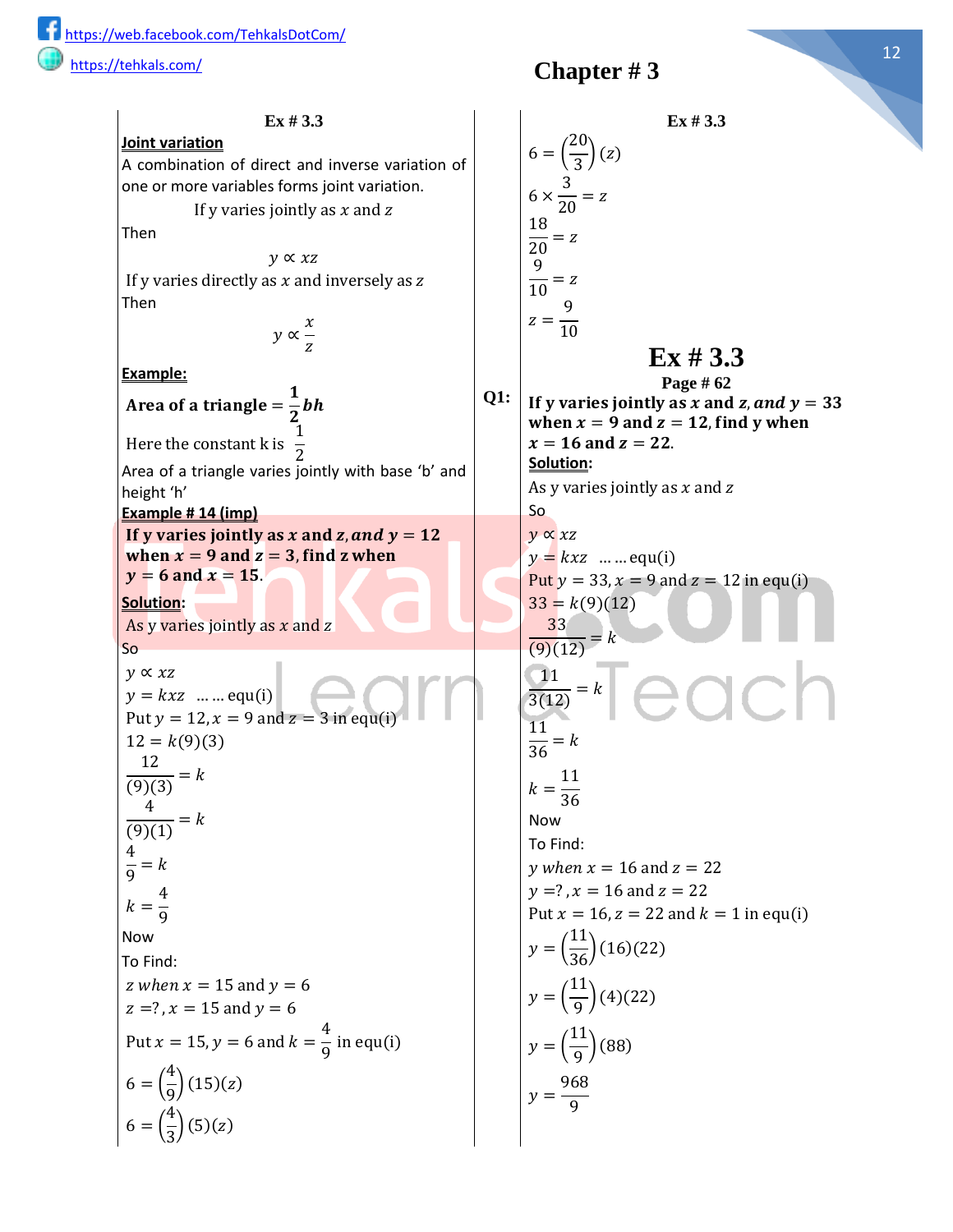4

**Ex # 3.3 Ex # 3.3 <u>Joint variation</u>**<br>A combination of direct and inverse variation of  $\begin{bmatrix} 6 \end{bmatrix} = \begin{bmatrix} 6 \end{bmatrix}$ 20  $\frac{1}{3}$  (z)  $6 \times$ 3  $\frac{1}{20} = z$ 18  $\frac{1}{20}$  = z 9  $\frac{1}{10} = z$  $z =$ 9 10 one or more variables forms joint variation. If y varies jointly as  $x$  and  $z$ Then  $y \propto xz$ If y varies directly as  $x$  and inversely as  $z$ Then y ∝  $\mathcal{X}$ Z **Ex # 3.3 Page # 62** If y varies jointly as x and z, and  $y = 33$ when  $x = 9$  and  $z = 12$ , find y when  $x = 16$  and  $z = 22$ . **Solution:** As y varies jointly as  $x$  and  $z$ So  $y \propto xz$  $y = kxz$  ... ... equ(i) Put  $y = 33$ ,  $x = 9$  and  $z = 12$  in equ(i)  $33 = k(9)(12)$ 33  $(9)(12)$  $= k$ 11 3(12)  $= k$  $\frac{11}{36}$  $= k$  $k=$ 11 36 Now To Find: *y* when  $x = 16$  and  $z = 22$  $y = ?$ ,  $x = 16$  and  $z = 22$ Put  $x = 16$ ,  $z = 22$  and  $k = 1$  in equ(i)  $y = ($ 11  $\frac{1}{36}$  (16)(22)  $y = ($ 11  $\frac{1}{9}$ (4)(22)  $y = ($ 11  $\frac{1}{9}$  (88)  $y =$ 968 9 **Example:** Area of a triangle  $=$  $\mathbf{1}$  $\frac{-}{2}$ bh Here the constant k is 1 2 Area of a triangle varies jointly with base 'b' and height 'h' **Q1: Example # 14 (imp)** If y varies jointly as x and z, and  $y = 12$ when  $x = 9$  and  $z = 3$ , find z when  $y = 6$  and  $x = 15$ . **Solution:** As y varies jointly as  $x$  and  $z$ So  $y \propto xz$  $y = kxz$  ... ... equ(i) Put  $y = 12$ ,  $x = 9$  and  $z = 3$  in equ(i)  $12 = k(9)(3)$ 12  $\frac{1}{(9)(3)} = k$ 4  $\frac{1}{(9)(1)} = k$  $\frac{1}{9} = k$  $k=$ 4 9 Now To Find: z when  $x = 15$  and  $y = 6$  $z = ?$ ,  $x = 15$  and  $y = 6$ Put  $x = 15$ ,  $y = 6$  and  $k =$ 4  $\frac{1}{9}$  in equ(i)  $6 = |$ 4  $\frac{1}{9}$ (15)(z)  $6 = |$ 4  $\frac{1}{3}$ (5)(z)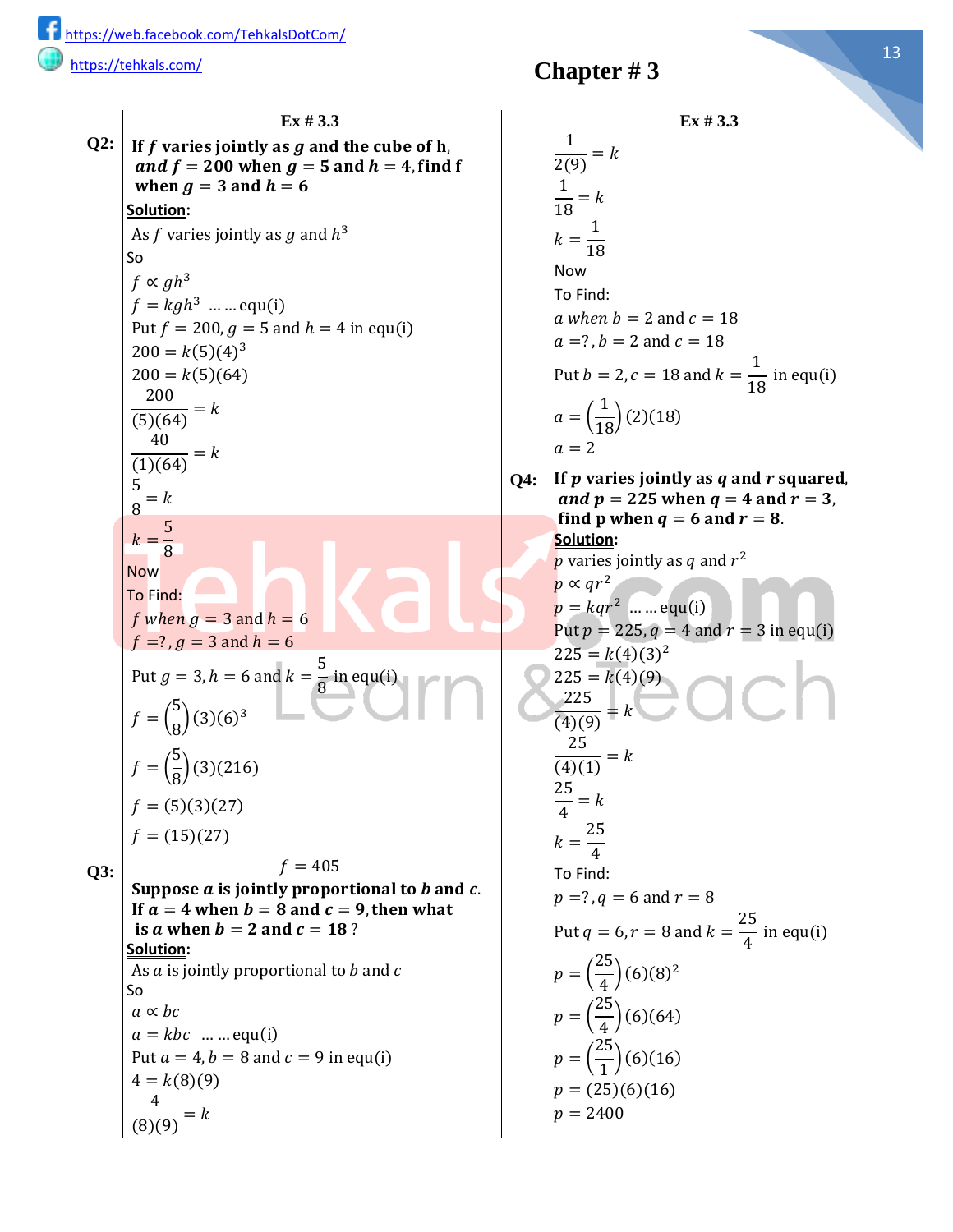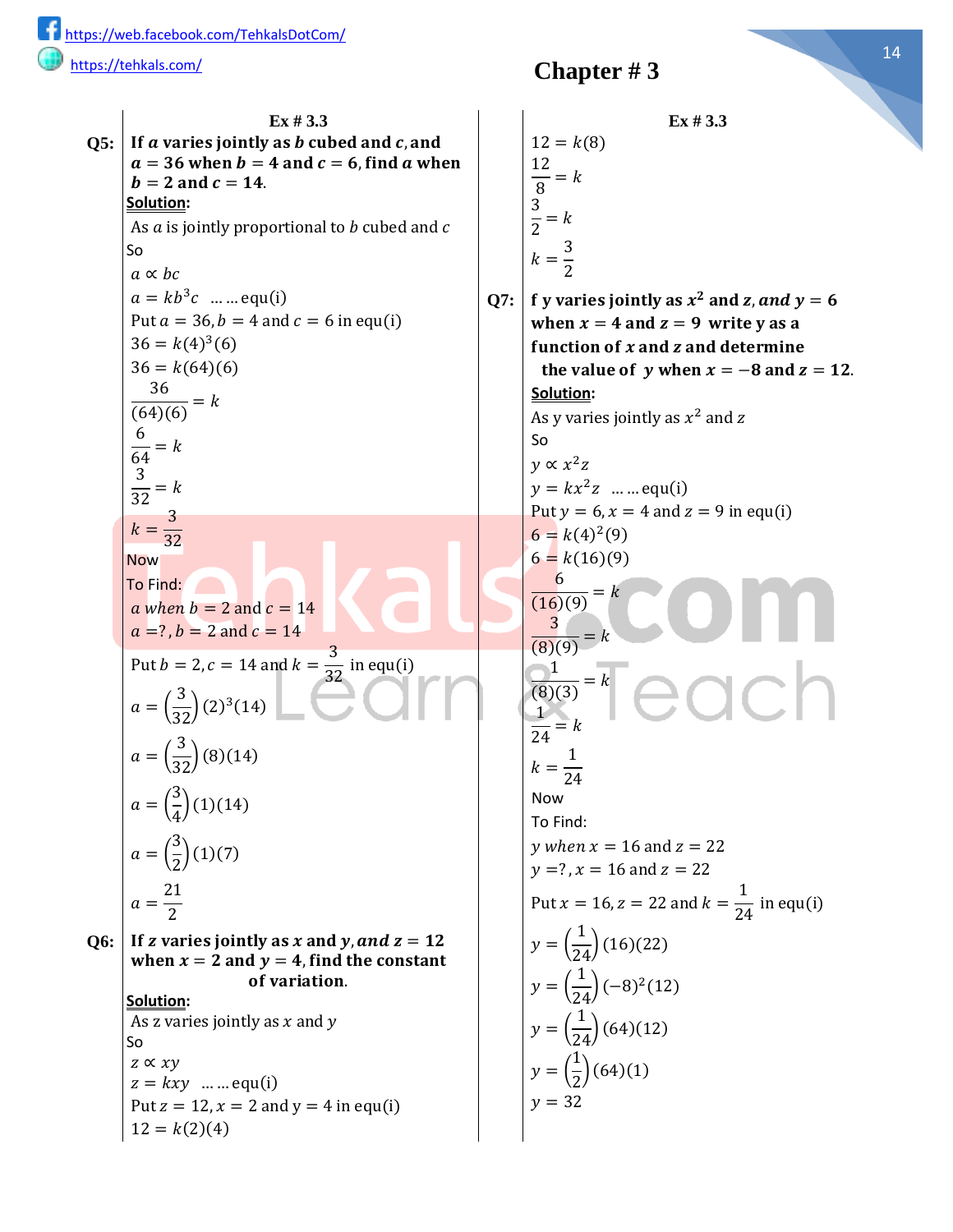|                  | $Ex \# 3.3$                                             |     | $Ex \# 3.3$                                              |
|------------------|---------------------------------------------------------|-----|----------------------------------------------------------|
| Q5:              | If $a$ varies jointly as $b$ cubed and $c$ , and        |     | $12 = k(8)$                                              |
|                  | $a = 36$ when $b = 4$ and $c = 6$ , find a when         |     |                                                          |
|                  | $b = 2$ and $c = 14$ .                                  |     | $\frac{12}{8} = k$                                       |
|                  | Solution:                                               |     | $\frac{3}{2} = k$                                        |
|                  | As $a$ is jointly proportional to $b$ cubed and $c$     |     |                                                          |
|                  | So                                                      |     | $k = \frac{3}{2}$                                        |
|                  | $a \propto bc$                                          |     |                                                          |
|                  | $a = kb^3c$ equ(i)                                      |     |                                                          |
|                  | Put $a = 36$ , $b = 4$ and $c = 6$ in equ(i)            | Q7: | f y varies jointly as $x^2$ and z, and $y = 6$           |
|                  |                                                         |     | when $x = 4$ and $z = 9$ write y as a                    |
|                  | $36 = k(4)3(6)$                                         |     | function of $x$ and $z$ and determine                    |
|                  | $36 = k(64)(6)$                                         |     | the value of y when $x = -8$ and $z = 12$ .              |
|                  | 36<br>$\frac{1}{(64)(6)} = k$                           |     | Solution:                                                |
|                  |                                                         |     | As y varies jointly as $x^2$ and z                       |
|                  | $\frac{6}{64} = k$                                      |     | So                                                       |
|                  |                                                         |     | $y \propto x^2 z$                                        |
|                  | $\frac{3}{32} = k$                                      |     | $y = kx^2z$ equ(i)                                       |
|                  |                                                         |     | Put $y = 6$ , $x = 4$ and $z = 9$ in equ(i)              |
|                  |                                                         |     | $6 = k(4)^{2}(9)$                                        |
|                  | $k = \frac{3}{32}$                                      |     | $6 = k(16)(9)$                                           |
|                  | <b>Now</b>                                              |     | 6                                                        |
|                  | To Find:                                                |     |                                                          |
|                  | a when $b = 2$ and $c = 14$                             |     | (16)(9)                                                  |
|                  | $a = ?$ , $b = 2$ and $c = 14$                          |     | $\frac{3}{(8)(9)} = k$                                   |
|                  | Put $b = 2$ , $c = 14$ and $k = \frac{3}{32}$ in equ(i) |     |                                                          |
|                  |                                                         |     | $\frac{1}{(8)(3)} = k$                                   |
|                  | $a = \left(\frac{3}{32}\right)(2)^3(14)$                |     |                                                          |
|                  |                                                         |     | $\frac{1}{24} = k$                                       |
|                  | $a = \left(\frac{3}{32}\right)(8)(14)$                  |     |                                                          |
|                  |                                                         |     | $k = \frac{1}{24}$                                       |
|                  |                                                         |     | Now                                                      |
|                  | $a = \left(\frac{3}{4}\right)(1)(14)$                   |     | To Find:                                                 |
|                  |                                                         |     | y when $x = 16$ and $z = 22$                             |
|                  | $a = \left(\frac{3}{2}\right)(1)(7)$                    |     | $y = ?$ , $x = 16$ and $z = 22$                          |
|                  |                                                         |     |                                                          |
|                  | $a = \frac{21}{2}$                                      |     | Put $x = 16$ , $z = 22$ and $k = \frac{1}{24}$ in equ(i) |
|                  | If z varies jointly as x and y, and $z = 12$            |     |                                                          |
| Q <sub>6</sub> : | when $x = 2$ and $y = 4$ , find the constant            |     | $y = \left(\frac{1}{24}\right) (16)(22)$                 |
|                  | of variation.                                           |     | $y = \left(\frac{1}{24}\right)(-8)^2(12)$                |
|                  | Solution:                                               |     |                                                          |
|                  | As z varies jointly as $x$ and $y$                      |     | $y = \left(\frac{1}{24}\right) (64) (12)$                |
|                  | So                                                      |     |                                                          |
|                  | $z \propto xy$                                          |     | $y = \left(\frac{1}{2}\right) (64)(1)$                   |
|                  | $z = kxy$ equ(i)                                        |     |                                                          |
|                  | Put $z = 12$ , $x = 2$ and $y = 4$ in equ(i)            |     | $y = 32$                                                 |
|                  | $12 = k(2)(4)$                                          |     |                                                          |
|                  |                                                         |     |                                                          |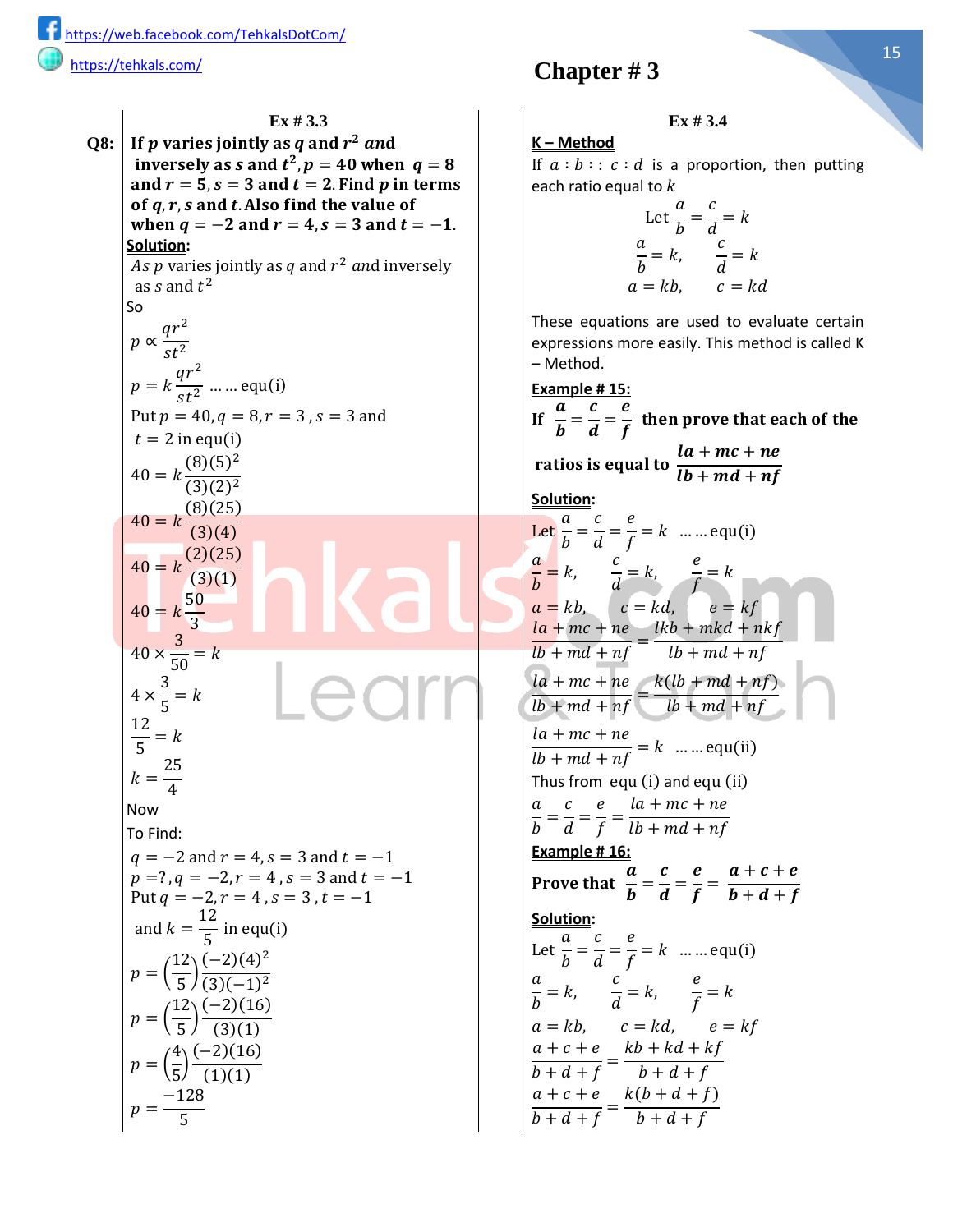#### **Ex # 3.3 Ex # 3.4** Q8:  $|$  If  $p$  varies jointly as  $q$  and  $r^2$  and inversely as s and  $t^2$ ,  $p = 40$  when  $q = 8$ and  $r = 5$ ,  $s = 3$  and  $t = 2$ . Find p in terms of  $q, r, s$  and t. Also find the value of when  $q = -2$  and  $r = 4$ ,  $s = 3$  and  $t = -1$ . **Solution:** As  $p$  varies jointly as  $q$  and  $r^2$  and inversely as s and  $t^2$ So p ∝  $qr^2$  $st^2$  $p=k$  $qr^2$  $\frac{q}{st^2}$  ... ... equ(i) Put  $p = 40$ ,  $q = 8$ ,  $r = 3$ ,  $s = 3$  and  $t = 2$  in equ(i)  $40 = k$  $(8)(5)^2$  $(3)(2)^2$  $40 = k$ (8)(25)  $(3)(4)$  $40 = k$ (2)(25)  $(3)(1)$  $40 = k$ 50 3  $40 \times$ 3  $\frac{1}{50} = k$  $4 \times$ 3  $\frac{1}{5} = k$ 12  $\frac{1}{5} = k$  $k=$ 25 4 Now To Find:  $q = -2$  and  $r = 4$ ,  $s = 3$  and  $t = -1$  $p = ?$ ,  $q = -2$ ,  $r = 4$ ,  $s = 3$  and  $t = -1$ Put  $q = -2, r = 4, s = 3, t = -1$ and  $k =$ 12  $\frac{1}{5}$  in equ(i)  $p = ($ 12  $\frac{1}{5}$  $(-2)(4)^2$  $(3)(-1)^2$  $p = ($ 12  $\frac{1}{5}$  $(-2)(16)$  $(3)(1)$  $p = ($ 4  $\frac{1}{5}$  $(-2)(16)$  $(1)(1)$  $p =$ −128 5

## **Chapter # 3**

**K – Method**

If  $a : b : c : d$  is a proportion, then putting each ratio equal to  $k$ 

> Let  $\alpha$  $\frac{c}{b}$  =  $\mathcal{C}_{0}$  $\frac{c}{d} = k$  $\alpha$  $\frac{a}{b} = k$ ,  $\mathcal{C}_{0}$  $\frac{1}{d} = k$  $a = kb$ ,  $c = kd$

These equations are used to evaluate certain expressions more easily. This method is called K – Method.

```
Example # 15:
If
      \boldsymbol{a}\frac{a}{b} =
               \boldsymbol{c}\frac{c}{d} =
                       \boldsymbol{e}\frac{1}{f} then prove that each of the
 ratios is equal to
                                     la + mc + ne\boldsymbol{l} \boldsymbol{b} + \boldsymbol{m} \boldsymbol{d} + \boldsymbol{n} \boldsymbol{f}Solution:
Let
        \alpha\frac{c}{b} =
                \mathcal{C}_{0}\frac{c}{d} =
                        e
                        \frac{1}{f} = k ... ... equ(i)
\alpha\frac{a}{b} = k,
                     \mathcal{C}_{0}\frac{1}{d} = k,\boldsymbol{e}\frac{1}{f} = ka = kb, c = kd, e = kfla + mc + ne\frac{1}{16} + md + nf =lkb + mkd + nkflb + md + nfla + mc + ne\frac{1}{16} + md + nf =k(lb + md + nf)lb + md + nfla + mc + ne\frac{1}{2} \frac{1}{2} \frac{1}{2} \frac{1}{2} \frac{1}{2} \frac{1}{2} \frac{1}{2} \frac{1}{2} = k \quad \dots \dots \text{equ(ii)}Thus from equ (i) and equ (ii)
\alpha\frac{a}{b} =
         \mathcal{C}\frac{c}{d} =
                 e
                 \frac{1}{f} =
                         la + mc + nelb + md + nfExample # 16:
Prove that
                        \boldsymbol{a}\frac{a}{b} =
                                 \boldsymbol{c}\frac{c}{d}=
                                         e
                                         \frac{1}{f}=
                                                  a + c + eb + d + fSolution:
Let
        \alpha\frac{c}{b} =
                \mathcal{C}_{0}\frac{c}{d} =
                        e
                        \frac{1}{f} = k ... ... equ(i)
\alpha\frac{a}{b} = k,
                     \mathcal{C}_{0}\frac{1}{d} = k,\boldsymbol{e}\frac{1}{f} = ka = kb, c = kd, e = kfa + c + e\frac{a+1}{b+d+f} =kb + kd + kfb + d + fa + c + e\frac{a+1}{b+d+f} =k(b + d + f)b + d + f
```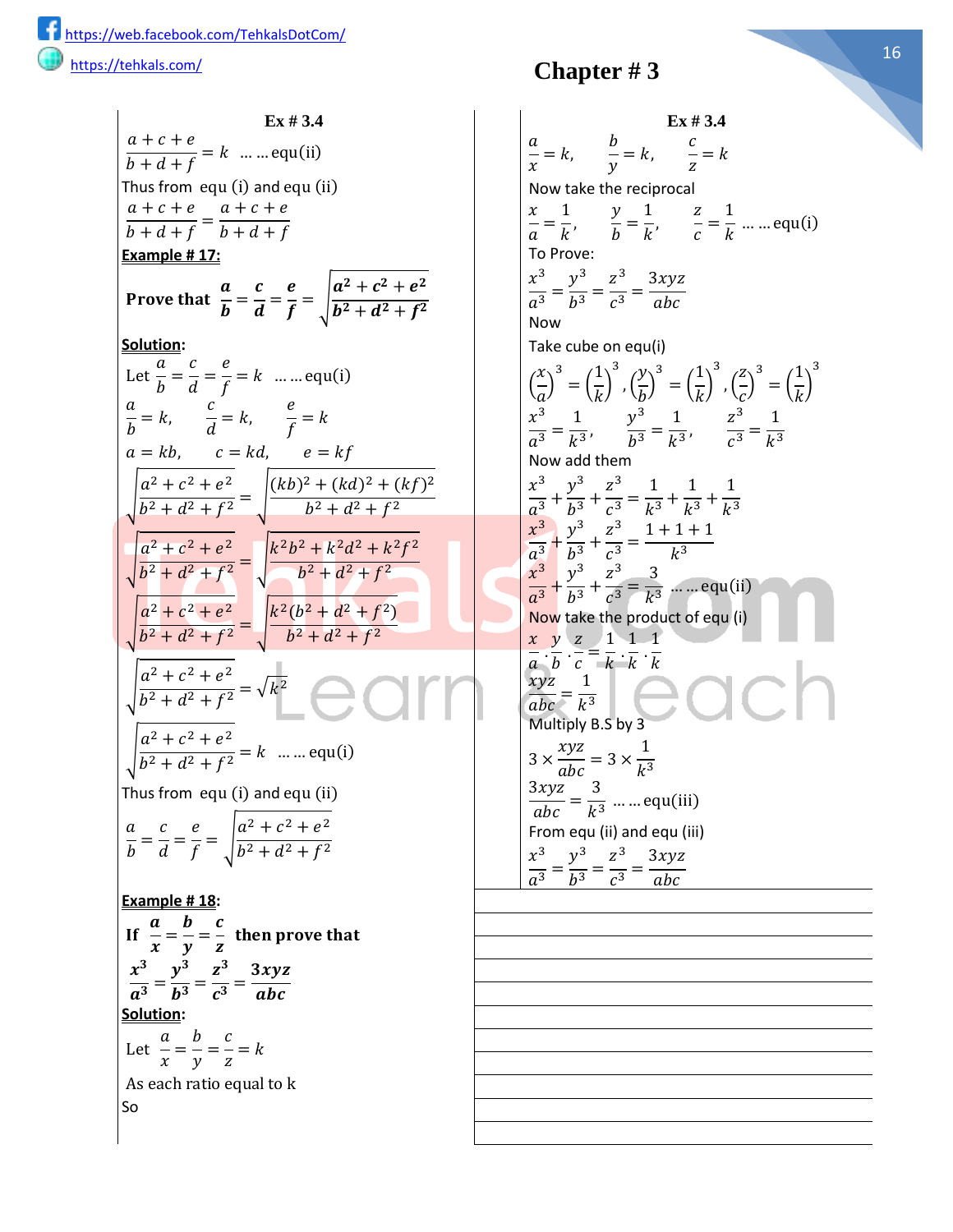$a + c + e$  $\frac{a+b+c}{b+d+f} = k$  ... ... equ(ii) Thus from equ (i) and equ (ii)  $a + c + e$  $\frac{b + d + f}{b + d + f} =$  $a + c + e$  $b + d + f$ **Example # 17: Prove that**  $\boldsymbol{a}$  $\frac{a}{b}$  =  $\boldsymbol{c}$  $\frac{c}{d}$  = e  $\frac{c}{f} = \int$  $a^2 + c^2 + e^2$  $b^2 + d^2 + f^2$ **Solution:** Let  $\alpha$  $\frac{a}{b}$  =  $\mathcal{C}_{0}$  $\frac{c}{d}$  = e  $\frac{a}{f} = k$  ... ... equ(i)  $\alpha$  $\frac{a}{b} = k$ ,  $\mathcal{C}_{0}$  $\frac{1}{d} = k,$ e  $\frac{1}{f} = k$  $a = kb$ ,  $c = kd$ ,  $e = kf$  $\int \frac{a^2 + c^2 + e^2}{a^2 + a^2 + c^2}$  $\frac{a^{2}+b^{2}+c^{2}}{b^{2}+d^{2}+f^{2}} =$  $(kb)^2 + (kd)^2 + (kf)^2$  $b^2 + d^2 + f^2$  $a^2 + c^2 + e^2$  $\frac{a^2+c^2+e^2}{b^2+d^2+f^2} = \sqrt{\frac{k^2b^2+k^2d^2+k^2f^2}{b^2+d^2+f^2}}$  $b^2 + d^2 + f^2$  $a^2 + c^2 + e^2$  $\frac{a^2+c^2+e^2}{b^2+d^2+f^2}=\sqrt{\frac{k^2(b^2+d^2+f^2)}{b^2+d^2+f^2}}$  $b^2 + d^2 + f^2$  $\int \frac{a^2 + c^2 + e^2}{a^2 + a^2 + a^2}$  $\frac{a^{2} + b^{2} + c^{2}}{b^{2} + d^{2} + f^{2}} = \sqrt{k^{2}}$  $\int \frac{a^2 + c^2 + e^2}{a^2 + a^2 + c^2}$  $\frac{a^{2}+b^{2}+c^{2}}{b^{2}+d^{2}+f^{2}}=k$  ... ... equ(i) Thus from equ (i) and equ (ii)  $\alpha$  $\frac{a}{b}$  =  $\mathcal{C}_{0}$  $\frac{c}{d}$  = e  $\frac{e}{f} = \sqrt{\frac{a^2 + c^2 + e^2}{b^2 + d^2 + f^2}}$  $b^2 + d^2 + f^2$ **Example # 18:** If  $\boldsymbol{a}$  $\frac{1}{x}$  =  $\bm{b}$  $\frac{y}{y} =$  $\boldsymbol{c}$  $\frac{1}{z}$  then prove that  $x^3$  $\frac{1}{a^3} =$  $y^3$  $\frac{b^2}{b^3} =$  $z^3$  $\frac{1}{c^3} =$  $3xyz$ abc **Solution:** Let  $\alpha$  $\frac{1}{x}$  =  $\boldsymbol{b}$  $\frac{z}{y} =$  $\mathcal{C}$  $\frac{1}{z} = k$ As each ratio equal to k So

**Chapter # 3**

**Ex # 3.4 Ex # 3.4**  $\alpha$  $\frac{x}{x} = k$ ,  $\boldsymbol{b}$  $\frac{z}{y} = k$ ,  $\mathcal{C}_{0}$  $\frac{1}{z} = k$ Now take the reciprocal  $\mathcal{X}$  $\frac{a}{a}$  = 1  $\frac{1}{k}$ ,  $\mathcal{Y}$  $\frac{b}{b}$  = 1  $\frac{1}{k}$ , z  $\frac{1}{c}$  = 1  $\frac{1}{k}$  ... ... equ(i) To Prove:  $x^3$  $\frac{1}{a^3} =$  $y^3$  $\frac{b^2}{b^3}$  =  $z^3$  $\frac{1}{c^3} =$  $3xyz$ abc Now Take cube on equ(i) (  $\mathcal{X}$  $\frac{1}{a}$ 3 = ( 1  $\frac{1}{k}$ 3 , (  $\mathcal{Y}$  $\frac{1}{b}$ 3 = ( 1  $\frac{1}{k}$ 3 , ( Z  $\frac{1}{c}$ 3 = ( 1  $\frac{1}{k}$ 3  $x^3$  $\frac{1}{a^3} =$ 1  $\frac{1}{k^3}$ ,  $y^3$  $\frac{b^2}{b^3} =$ 1  $\frac{1}{k^3}$ ,  $z^3$  $\frac{1}{c^3} =$ 1  $k<sup>3</sup>$ Now add them  $x^3$  $\frac{a^3}{a^3}$  +  $y^3$  $\frac{b^3}{b^3}$  +  $z^3$  $\frac{1}{c^3} =$ 1  $\frac{1}{k^3}$  + 1  $\frac{1}{k^3}$  + 1  $k<sup>3</sup>$  $x^3$  $\frac{1}{a^3}$  +  $y^3$  $\frac{b^3}{b^3}$  +  $z^3$  $\frac{1}{c^3} =$  $1 + 1 + 1$  $k<sup>3</sup>$  $x^3$  $\frac{1}{a^3}$  +  $y^3$  $rac{b^3}{b^3}$  +  $z^3$  $\frac{1}{c^3} =$ 3  $\frac{8}{k^3}$  ... ... equ(ii) Now take the product of equ (i)  $\mathcal{X}$  $\frac{a}{a}$ .  $\overline{y}$  $\frac{b}{b}$ . Z  $\frac{z}{c}$  = 1  $\frac{1}{k}$  . 1  $\frac{1}{k}$ . 1  $\boldsymbol{k}$ xyz  $\frac{dy}{} =$ 1  $k<sup>3</sup>$ Multiply B.S by 3  $3 \times$  $xyz$  $\frac{12}{abc} = 3 \times$ 1  $k<sup>3</sup>$  $3xyz$  $\frac{mg}{abc}$ 3  $\frac{3}{k^3}$  ... ... equ(iii) From equ (ii) and equ (iii)  $x^3$  $\frac{a^3}{a^3} =$  $y^3$  $\frac{b^3}{b^3}$  =  $z^3$  $\frac{1}{c^3} =$  $3xyz$ <u>abc</u>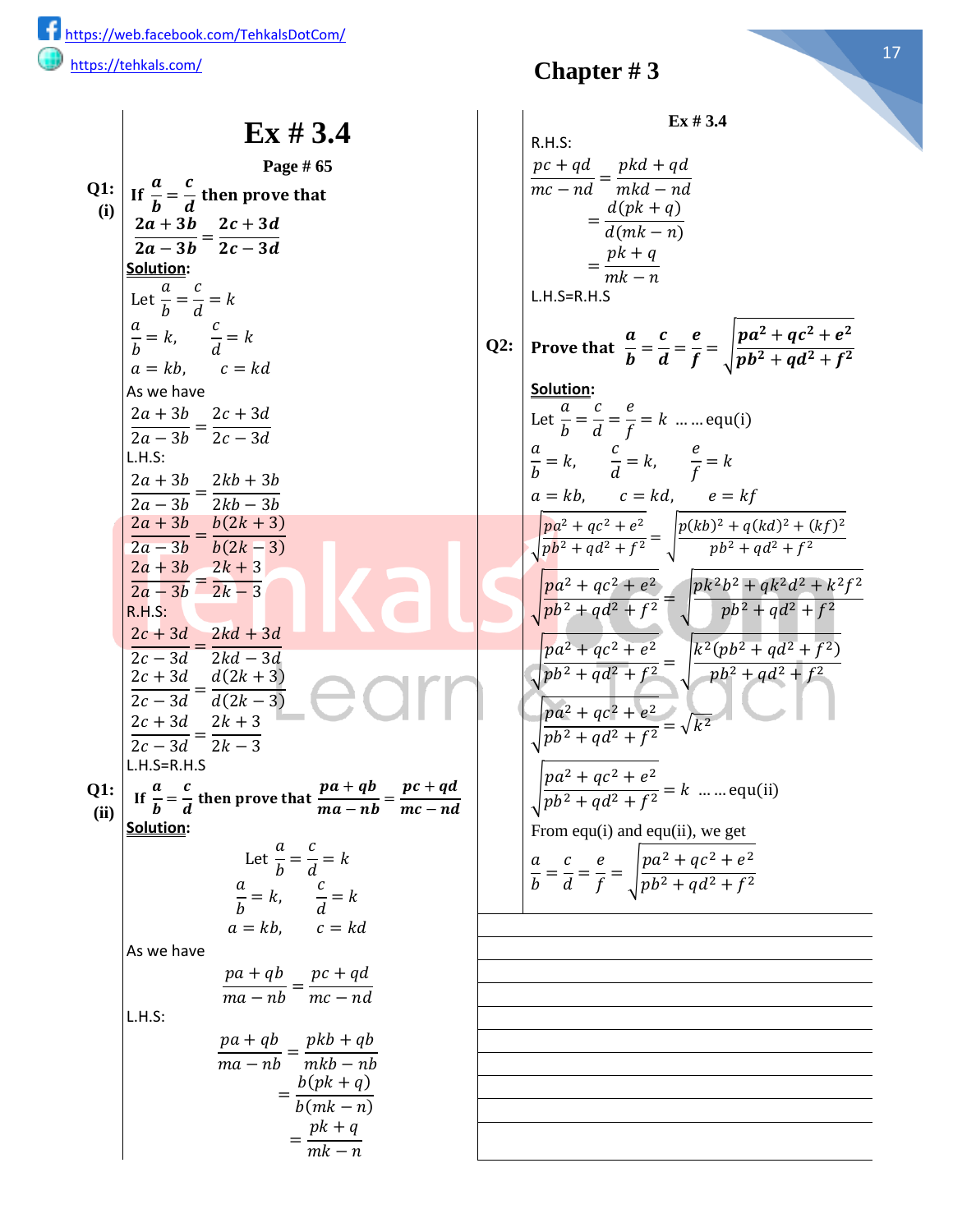$\overline{1}$ 

|      | $Ex \# 3.4$                                                                                        |  |  |  |
|------|----------------------------------------------------------------------------------------------------|--|--|--|
|      | Page # 65                                                                                          |  |  |  |
| Q1:  | If $\frac{a}{b} = \frac{c}{d}$ then prove that                                                     |  |  |  |
| (i)  | $2a+3b$ $2c+3d$                                                                                    |  |  |  |
|      | $\frac{1}{2a-3b} = \frac{1}{2c-3d}$                                                                |  |  |  |
|      | Solution:                                                                                          |  |  |  |
|      | Let $\frac{a}{b} = \frac{c}{d} = k$                                                                |  |  |  |
|      | $\frac{a}{b} = k$ , $\frac{c}{d} = k$                                                              |  |  |  |
|      |                                                                                                    |  |  |  |
|      | $a = kb$ , $c = kd$<br>As we have                                                                  |  |  |  |
|      |                                                                                                    |  |  |  |
|      | $\frac{2a+3b}{2a-3b} = \frac{2c+3d}{2c-3d}$                                                        |  |  |  |
|      | L.H.S:                                                                                             |  |  |  |
|      | $\frac{2a+3b}{2a-3b} = \frac{2kb+3b}{2kb-3b}$                                                      |  |  |  |
|      |                                                                                                    |  |  |  |
|      | $\frac{2a+3b}{2a-3b} = \frac{b(2k+3)}{b(2k-3)}$                                                    |  |  |  |
|      | $2a+3b$ $2k+3$                                                                                     |  |  |  |
|      | $\frac{1}{2a-3b} = \frac{1}{2k-3}$                                                                 |  |  |  |
|      | <b>R.H.S:</b>                                                                                      |  |  |  |
|      | $2c+3d$ $2kd+3d$<br>$\frac{1}{2c-3d} = \frac{1}{2kd-3d}$                                           |  |  |  |
|      |                                                                                                    |  |  |  |
|      | $\frac{2c+3d}{2c-3d} = \frac{d(2k+3)}{d(2k-3)}$                                                    |  |  |  |
|      | $2c + 3d$ $2k + 3$                                                                                 |  |  |  |
|      | $\frac{1}{2c-3d} = \frac{1}{2k-3}$<br>$L.H.S=R.H.S$                                                |  |  |  |
| Q1:  |                                                                                                    |  |  |  |
| (ii) | If $\frac{a}{b} = \frac{c}{d}$ then prove that $\frac{pa + qb}{ma - nb} = \frac{pc + qd}{mc - nd}$ |  |  |  |
|      | Solution:                                                                                          |  |  |  |
|      | Let $\frac{a}{b} = \frac{c}{d} = k$                                                                |  |  |  |
|      | $\frac{a}{b} = k$ , $\frac{c}{d} = k$                                                              |  |  |  |
|      |                                                                                                    |  |  |  |
|      | $c = kd$<br>$a = kb$ ,<br>As we have                                                               |  |  |  |
|      |                                                                                                    |  |  |  |
|      | $\frac{pa+qb}{ma-nb} = \frac{pc+qd}{mc-nd}$                                                        |  |  |  |
|      | L.H.S:                                                                                             |  |  |  |
|      | $\frac{pa+qb}{ma-nb} = \frac{pkb+qb}{mkb-nb}$                                                      |  |  |  |
|      |                                                                                                    |  |  |  |
|      | $=\frac{b(pk+q)}{b(mk-n)}$                                                                         |  |  |  |
|      | $=\frac{pk+q}{mk-n}$                                                                               |  |  |  |
|      |                                                                                                    |  |  |  |

## **Chapter # 3**

#### **Ex # 3.4** R.H.S:  $pc + qd$  $\frac{F - 4i}{mc - nd} =$  $pkd + qd$ mkd – nd =  $d(pk + q)$  $d(mk - n)$ =  $pk + q$  $mk - n$ L.H.S=R.H.S **Prove that**  $\boldsymbol{a}$  $\frac{a}{b}$  =  $\boldsymbol{c}$  $\frac{c}{d}$ =  $\boldsymbol{e}$  $\frac{c}{f}$  =  $\sqrt{ }$  $pa^2 + qc^2 + e^2$ Q2: Prove that  $\frac{a}{b} = \frac{c}{d} = \frac{c}{f} = \sqrt{\frac{p a + q c + c}{p b^2 + q d^2 + f^2}}$ **Solution:** Let  $\overline{a}$  $\frac{a}{b}$  =  $\mathcal{C}$  $\frac{c}{d}$  =  $\boldsymbol{e}$  $\frac{1}{f} = k$  ... ... equ(i)  $\alpha$  $\frac{a}{b} = k$ ,  $\mathcal{C}_{0}$  $\frac{1}{d} = k,$  $\boldsymbol{e}$  $\frac{1}{f} = k$  $a = kb$ ,  $c = kd$ ,  $e = kf$  $p a^2 + q c^2 + e^2$  $\frac{p a^2 + q c^2 + e^2}{p b^2 + q d^2 + f^2} = \sqrt{\frac{p (kb)^2 + q (kd)^2 + (kf)^2}{p b^2 + q d^2 + f^2}}$  $pb^2 + qd^2 + f^2$  $\int \frac{p a^2 + q c^2 + e^2}{p a^2 + q c^2}$  $\frac{p a^2 + q c^2 + e^2}{p b^2 + q d^2 + f^2} = \sqrt{\frac{p k^2 b^2 + q k^2 d^2 + k^2 f^2}{p b^2 + q d^2 + f^2}}$  $pb^2 + qd^2 + f^2$  $p a^2 + q c^2 + e^2$  $\frac{p a^2 + q c^2 + e^2}{p b^2 + q d^2 + f^2} = \sqrt{\frac{k^2 (p b^2 + q d^2 + f^2)}{p b^2 + q d^2 + f^2}}$  $pb^2 + qd^2 + f^2$  $\int pa^2 + qc^2 + e^2$  $\frac{p^2 + q^2 + 6}{p^2 + q^2 + f^2} = \sqrt{k^2}$  $\int \frac{p a^2 + q c^2 + e^2}{a^2 + r^2}$  $\frac{1}{p}b^2 + qd^2 + f^2 = k$  ... ... equ(ii) From equ(i) and equ(ii), we get  $\alpha$  $\frac{a}{b}$  =  $\mathcal{C}_{0}$  $\frac{c}{d}$  =  $\boldsymbol{e}$  $\frac{e}{f} = \sqrt{\frac{pa^2 + qc^2 + e^2}{pb^2 + qd^2 + f^2}}$  $pb^2 + qd^2 + f^2$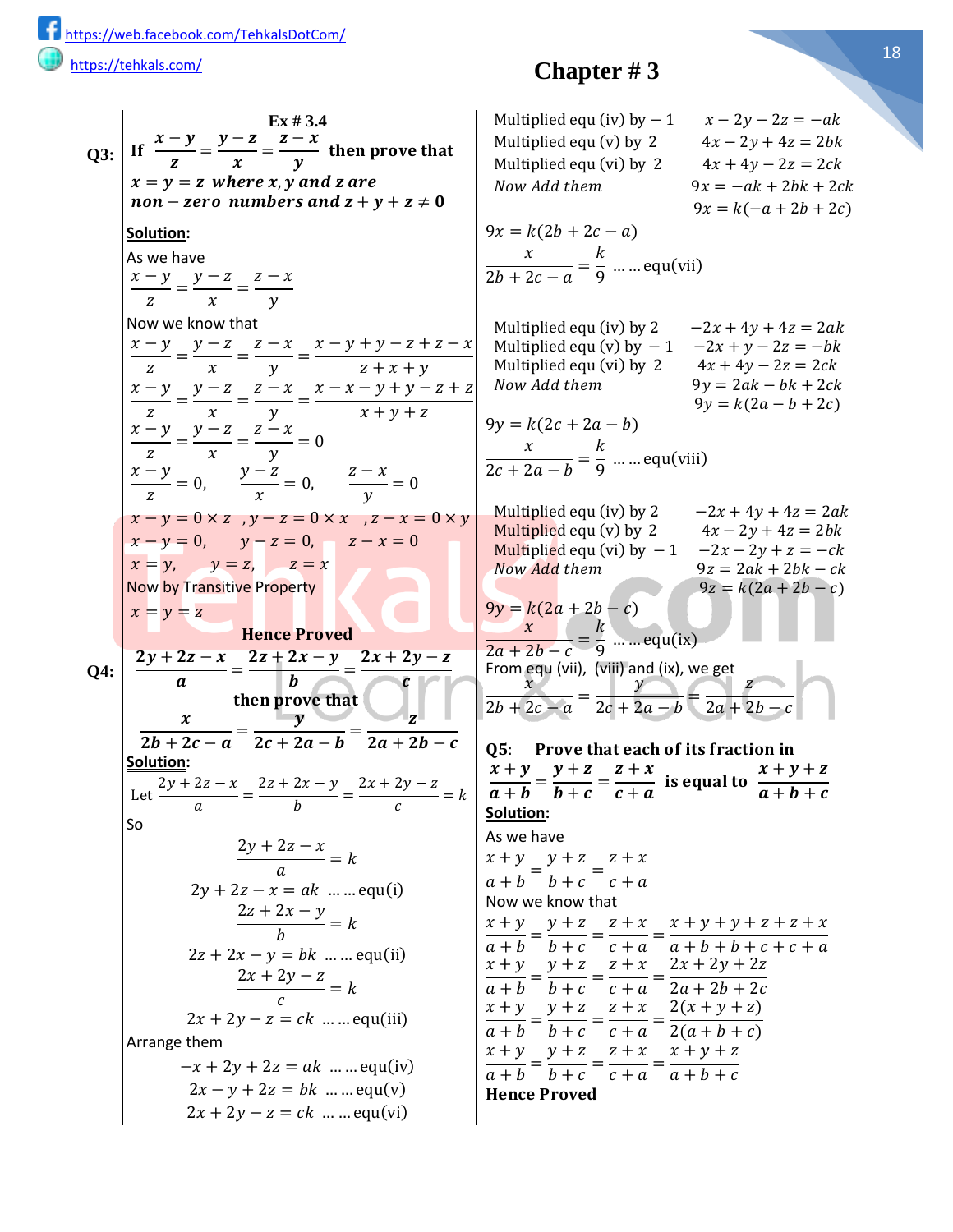Multiplied equ (iv) by  $-1$   $x - 2y - 2z = -ak$ Multiplied equ (v) by 2  $4x - 2y + 4z = 2bk$ Multiplied equ (vi) by 2  $4x + 4y - 2z = 2ck$ Now Add them  $9x = -ak + 2bk + 2ck$  $9x = k(-a + 2b + 2c)$  $9x = k(2b + 2c - a)$  $\mathcal{X}$  $\frac{1}{2b+2c-a}=$  $\boldsymbol{k}$  $\frac{n}{9}$  ... ... equ(vii) Multiplied equ (iv) by 2  $-2x + 4y + 4z = 2ak$ Multiplied equ (v) by  $-1$   $-2x + y - 2z = -bk$ Multiplied equ (vi) by 2  $4x + 4y - 2z = 2ck$ Now Add them  $9y = 2ak - bk + 2ck$  $9y = k(2a - b + 2c)$  $9y = k(2c + 2a - b)$  $\chi$  $\frac{c}{2c+2a-b}=$  $\boldsymbol{k}$  $\frac{\pi}{9}$  ... ... equ(viii) Multiplied equ (iv) by 2  $-2x + 4y + 4z = 2ak$ Multiplied equ (v) by 2  $4x - 2y + 4z = 2bk$ Multiplied equ (vi) by  $-1$   $-2x - 2y + z = -ck$  $Now Add them$   $9z = 2ak + 2bk - ck$  $9z = k(2a + 2b - c)$  $9y = k(2a + 2b - c)$  $\mathcal{X}$  $\frac{1}{2a+2b-c} =$  $\boldsymbol{k}$  $\frac{1}{9}$  ... ... equ(ix) From equ (vii), (viii) and (ix), we get x  $\frac{1}{2b + 2c - a} =$  $\mathcal{Y}$  $\frac{b}{2c + 2a - b} =$ Z  $2a + 2b - c$ **Q3:**  $\mathbf{x}-\mathbf{y}$  $\frac{y}{z}$  =  $y-z$  $\frac{-}{x}$  =  $z-x$  $\frac{1}{y}$  then prove that  $x = y = z$  where x, y and z are  $non-zero \ numbers \ and \ z + y + z \neq 0$ **Solution:** As we have  $x - y$  $\frac{y}{z}$  =  $y - z$  $\frac{1}{x}$  =  $z - x$  $\mathcal{Y}$ Now we know that  $x - y$  $\frac{y}{z}$  =  $y - z$  $\frac{1}{x}$  =  $z - x$  $\frac{v}{y}$  =  $x - y + y - z + z - x$  $z + x + y$  $x - y$  $\frac{y}{z}$  =  $y - z$  $\frac{1}{x}$  =  $z - x$  $\frac{v}{y}$  =  $x - x - y + y - z + z$  $x + y + z$  $x - y$  $\frac{y}{z}$  =  $y - z$  $\frac{1}{x}$  =  $\overline{z}-x$  $\frac{1}{y} = 0$  $x - y$  $\frac{y}{z} = 0,$  $y - z$  $\frac{1}{x} = 0,$  $z - x$  $\frac{1}{y} = 0$  $x - y = 0 \times z$ ,  $y - z = 0 \times x$ ,  $z - x = 0 \times y$  $x - y = 0,$   $y - z = 0,$   $z - x = 0$  $x = y$ ,  $y = z$ ,  $z = x$ Now by Transitive Property  $x = y = z$ **Hence Proved Q4:**  $2y + 2z - x$  $\frac{1}{a}$  =  $2z + 2x - y$  $\frac{1}{b}$  =  $2x + 2y - z$  $\boldsymbol{c}$ then prove that  $\boldsymbol{\chi}$  $\frac{c}{2b+2c-a}=$  $\mathbf{y}$  $\frac{b}{2c + 2a - b} =$ Z  $2a + 2b - c$ **Solution:** Let  $\frac{2y + 2z - x}{ }$  $\frac{2z-x}{a} = \frac{2z+2x-y}{b}$  $\frac{2x-y}{b} = \frac{2x+2y-z}{c}$  $\frac{1}{c} = k$ So  $2y + 2z - x$  $\frac{1}{a} = k$  $2y + 2z - x = ak$  ... ... equ(i)  $2z + 2x - y$  $\frac{1}{b} = k$  $2z + 2x - y = bk$  ... ... equ(ii)  $2x + 2y - z$  $\frac{y}{c} = k$  $2x + 2y - z = ck$  ... ... equ(iii) Arrange them  $-x + 2y + 2z = ak$  ... ... equ(iv)  $2x - y + 2z = bk$  ... ... equ(v)  $2x + 2y - z = ck$  ... ... equ(vi) Q5: Prove that each of its fraction in  $x + y$  $\frac{a+b}{a+b} =$  $y + z$  $\frac{b}{b+c} =$  $z + x$  $\frac{-4}{c+a}$  is equal to  $x + y + z$  $a + b + c$ **Solution:** As we have  $x + y$  $\frac{a+b}{a+b} =$  $y + z$  $\frac{b+c}{b+c} =$  $z + x$  $c + a$ Now we know that  $x + y$  $\frac{a+b}{a+b} =$  $y + z$  $\frac{b+c}{b+c} =$  $z + x$  $\frac{1}{c + a} =$  $x + y + y + z + z + x$  $a + b + b + c + c + a$  $x + y$  $\frac{a+b}{a+b} =$  $y + z$  $\frac{b+c}{b+c} =$  $z + x$  $\frac{1}{c + a} =$  $2x + 2y + 2z$  $2a + 2b + 2c$  $x + y$  $\frac{a+b}{a+b} =$  $y + z$  $\frac{b+c}{b+c} =$  $z + x$  $\frac{1}{c + a} =$  $2(x + y + z)$  $2(a + b + c)$  $x + y$  $\frac{a+b}{a+b} =$  $y + z$  $\frac{b+c}{b+c} =$  $z + x$  $\frac{1}{c + a} =$  $x + y + z$  $a + b + c$ **Hence Proved**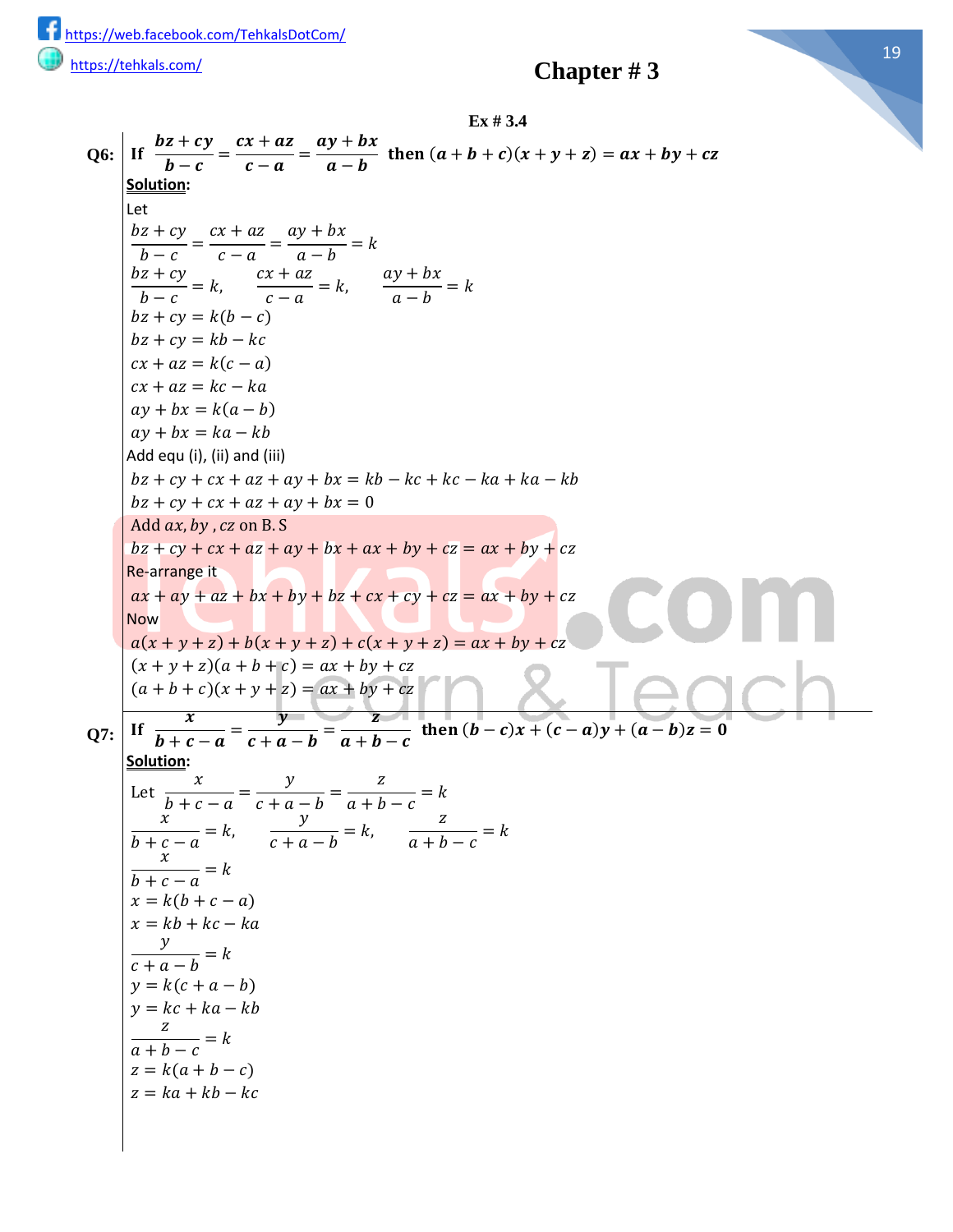#### **Ex # 3.4 Q6:**  $$  $\frac{\overline{b-c}}{b-c} =$  $cx + az$  $\frac{\overline{c-a}}{c-a} =$  $ay + bx$  $\frac{a-b}{a-b}$  then  $(a+b+c)(x+y+z) = ax + by + cz$ **Solution:** Let  $bz + cy$  $\frac{1}{b-c} =$  $cx + az$  $\frac{a}{c-a} =$  $ay + bx$  $\frac{b}{a-b} = k$  $bz + cy$  $\frac{1}{b-c} = k,$  $cx + az$  $\frac{a}{c-a} = k,$  $ay + bx$  $\frac{b}{a-b} = k$  $bz + cy = k(b - c)$  $bz + cv = kb - kc$  $cx + az = k(c - a)$  $cx + az = kc - ka$  $ay + bx = k(a - b)$  $ay + bx = ka - kb$ Add equ (i), (ii) and (iii)  $bz + cy + cx + az + ay + bx = kb - kc + kc - ka + ka - kb$  $bz + cy + cx + az + ay + bx = 0$ Add  $ax$ , by,  $cz$  on B. S  $bz + cy + cx + az + ay + bx + ax + by + cz = ax + by + cz$ Re-arrange it  $ax + ay + az + bx + by + bz + cx + cy + cz = ax + by + cz$ **Now**  $a(x + y + z) + b(x + y + z) + c(x + y + z) = ax + by + cz$  $(x + y + z)(a + b + c) = ax + by + cz$  $(a + b + c)(x + y + z) = ax + by + cz$ **Q7:** If  $\overline{x}$  $\frac{c}{b+c-a} =$  $\overline{y}$  $\frac{c}{c + a - b} =$ z  $\frac{a}{a+b-c}$  then  $(b-c)x + (c-a)y + (a-b)z = 0$ **Solution:** Let  $\mathcal{X}$  $\frac{c}{b+c-a} =$  $\mathcal{Y}$  $\frac{b}{c + a - b} =$ z  $\frac{-}{a + b - c} = k$  $\overline{x}$  $\frac{a}{b+c-a} = k,$  $\mathcal{Y}$  $\frac{b}{c + a - b} = k,$ z  $\frac{-}{a + b - c} = k$  $\overline{\mathbf{x}}$  $\frac{c}{b+c-a} = k$  $x = k(b + c - a)$  $x = kb + kc - ka$  $\mathcal{Y}$  $\frac{b}{c + a - b} = k$  $y = k(c + a - b)$  $y = kc + ka - kb$ Z  $\frac{-}{a + b - c} = k$  $z = k(a + b - c)$  $z = ka + kb - kc$

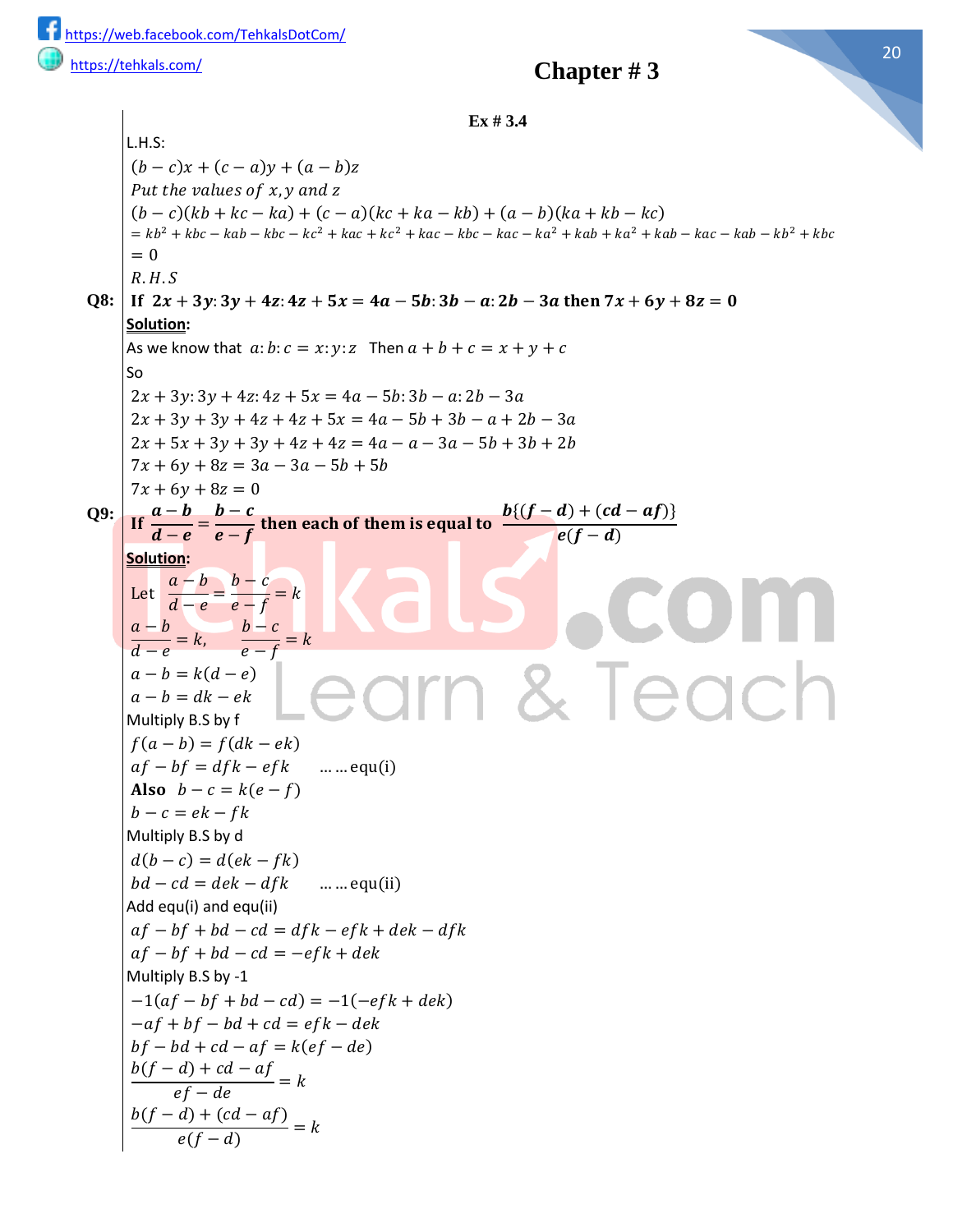$$
Ex\#3.4
$$

L.H.S:  
\n(b - c)x + (c - a)y + (a - b)z  
\nPut the values of x, y and z  
\n(b - c)(kb + kc - ka) + (c - a)(kc + ka - kb) + (a - b)(ka + kb - kc)  
\n= b  
\n= 0  
\n0  
\n8: If 2x + 3y : 3y + 4z : 4z + 5x = 4a - 5b : 3b - a : 2b - 3a then 7x + 6y + 8z = 0  
\nSolution:  
\nAs we know that a: b: c = x: y: z Then a + b + c = x + y + c  
\nSo  
\n2x + 3y : 3y + 4z : 4z + 5x = 4a - 5b : 3b - a : 2b - 3a then 7x + 6y + 8z = 0  
\nSolution:  
\nAs we know that a: b: c = x: y: z Then a + b + c = x + y + c  
\nSo  
\n2x + 3y : 3y + 4z : 4z + 5x = 4a - 5b : 3b - a : 2b - 3a  
\n2x + 3y : 3y + 4z : 4z + 5x = 4a - 5b : 3b - a : 2b - 3a  
\n2x + 3y : 3y + 4z : 4z + 5x = 4a - 5b : 3b - a : 2b - 3a  
\n2x + 3y : 3y + 4z : 4z + 5x = 4a - 5b : 3b - a : 2b - 3a  
\n2x + 5y : 3y + 4z : 4z + 5x = 4a - 5b : 3b - a : 2b - 3a  
\n2x + 5y : 3y + 4z : 4z + 5x = 4a - 5b : 3b - a : 2b - 3a  
\n
$$
\frac{a - b}{x + a} = \frac{b - c}{e - f}
$$
  
\n
$$
\frac{a - b}{x + a} = \frac{b - c}{e - f}
$$
  
\n
$$
\frac{a - b}{x + b} = \frac{b - c}{e - f} = k
$$
  
\n
$$
\frac{a - b}{a - b} = k(a - e)
$$
  
\n
$$
a - b = k(a - e)
$$
  
\n
$$
a - b = k(a - e)
$$
  
\n
$$
a
$$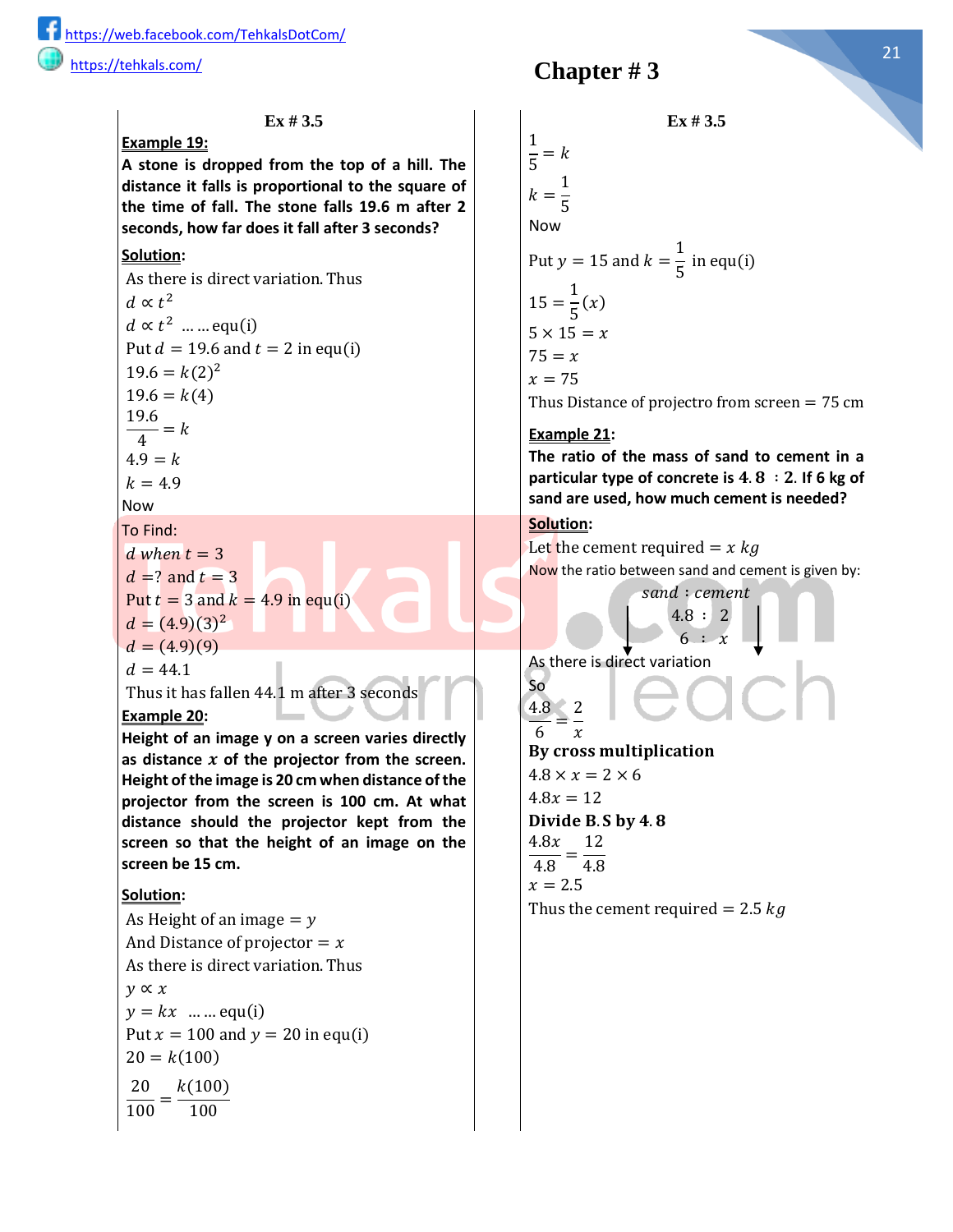100

**Ex # 3.5 Ex # 3.5 Example 19:**  $\frac{1}{5} = k$  $k=$ 1 5 Now Put  $y = 15$  and  $k =$ 1  $\frac{1}{5}$  in equ(i)  $15 =$ 1  $\frac{1}{5}(x)$  $5 \times 15 = x$  $75 = x$  $x = 75$ Thus Distance of projectro from screen  $= 75$  cm **A stone is dropped from the top of a hill. The distance it falls is proportional to the square of the time of fall. The stone falls 19.6 m after 2 seconds, how far does it fall after 3 seconds? Solution:** As there is direct variation. Thus  $d \propto t^2$  $d \propto t^2$  ... ... equ(i) Put  $d = 19.6$  and  $t = 2$  in equ(i)  $19.6 = k(2)^2$  $19.6 = k(4)$ 19.6  $\frac{1}{4} = k$  $4.9 = k$  $k = 4.9$ Now To Find: d when  $t = 3$  $d = ?$  and  $t = 3$ Put  $t = 3$  and  $k = 4.9$  in equ(i)  $d = (4.9)(3)^2$  $d = (4.9)(9)$  $d = 44.1$ Thus it has fallen 44.1 m after 3 seconds **Example 21: The ratio of the mass of sand to cement in a particular type of concrete is**  $4.8 : 2.1$  **if 6 kg of sand are used, how much cement is needed? Solution:** Let the cement required  $= x \, kg$ Now the ratio between sand and cement is given by: sand : cement 4.8 ∶ 2  $6 : x$ As there is direct variation So 4.8 2  $\frac{1}{6}$  $\boldsymbol{\chi}$ By cross multiplication  $4.8 \times x = 2 \times 6$  $4.8x = 12$ Divide B. S by 4.8  $4.8x$  12  $\frac{12}{4.8} = \frac{1}{4.8}$  $x = 2.5$ Thus the cement required  $= 2.5 kg$ **Example 20: Height of an image y on a screen varies directly as distance of the projector from the screen. Height of the image is 20 cm when distance of the projector from the screen is 100 cm. At what distance should the projector kept from the screen so that the height of an image on the screen be 15 cm. Solution:** As Height of an image  $=y$ And Distance of projector  $=x$ As there is direct variation. Thus  $y \propto x$  $y = kx$  ... ... equ(i) Put  $x = 100$  and  $y = 20$  in equ(i)  $20 = k(100)$ 20  $\frac{1}{100}$  =  $k(100)$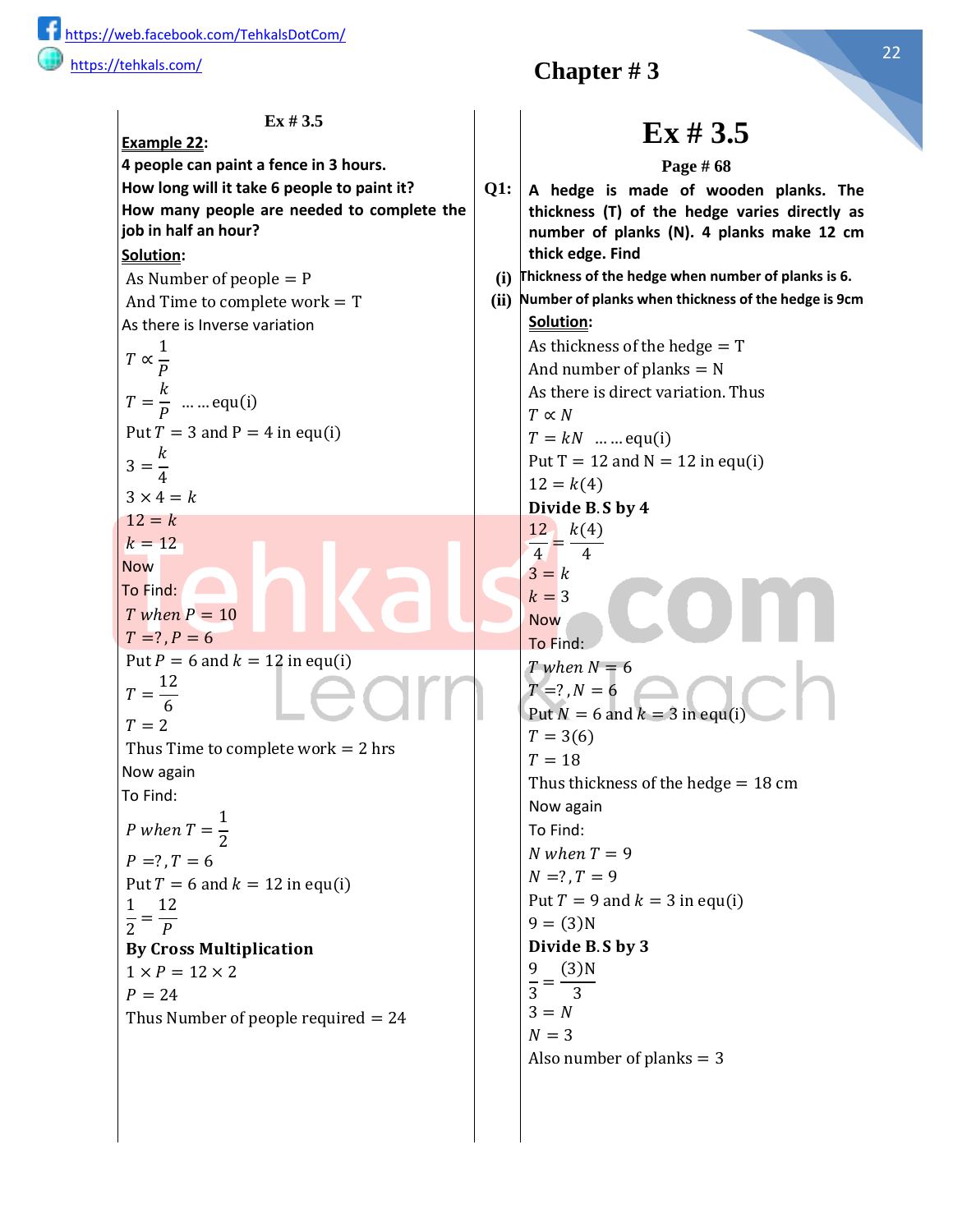**Ex # 3.5 Example 22: Ex** # 3.5 **4 people can paint a fence in 3 hours. Page # 68** How long will it take 6 people to paint it?  $\vert$  Q1:  $\vert$  A hedge is made of wooden planks. The **thickness (T) of the hedge varies directly as number of planks (N). 4 planks make 12 cm thick edge. Find How many people are needed to complete the job in half an hour? Solution:** As Number of people  $= P$ And Time to complete work  $= T$ As there is Inverse variation  $T \propto$ 1  $\overline{P}$  $T=$  $\boldsymbol{k}$  $\frac{n}{P}$  ... ... equ(i) Put  $T = 3$  and  $P = 4$  in equ(i)  $3 =$  $\boldsymbol{k}$ 4  $3 \times 4 = k$  $12 = k$  $k = 12$ Now To Find:  $T$  when  $P = 10$  $T = ?$ ,  $P = 6$ Put  $P = 6$  and  $k = 12$  in equ(i)  $T=$ 12 6  $T = 2$ Thus Time to complete work  $= 2$  hrs Now again To Find: P when  $T =$ 1 2  $P = ?$ ,  $T = 6$ Put  $T = 6$  and  $k = 12$  in equ(i) 1 12  $\frac{1}{2} = \frac{1}{p}$ **By Cross Multiplication**  $1 \times P = 12 \times 2$  $P = 24$ Thus Number of people required  $= 24$ **(i) Thickness of the hedge when number of planks is 6. (ii) Number of planks when thickness of the hedge is 9cm Solution:** As thickness of the hedge  $= T$ And number of planks  $= N$ As there is direct variation. Thus  $T \propto N$  $T = kN$  ... ... equ(i) Put  $T = 12$  and  $N = 12$  in equ(i)  $12 = k(4)$ Divide B. S by 4 12  $k(4)$  $\frac{1}{4}$ 4  $3 = k$  $k = 3$ Now To Find:  $T$  when  $N = 6$  $T = ?$ ,  $N = 6$ Put  $N = 6$  and  $k = 3$  in equ(i)  $T = 3(6)$  $T = 18$ Thus thickness of the hedge = 18 cm Now again To Find:  $N$  when  $T = 9$  $N = ?$ ,  $T = 9$ Put  $T = 9$  and  $k = 3$  in equ(i)  $9 = (3)N$ Divide B. S by 3 9  $\frac{1}{3}$  =  $(3)$ N 3  $3 = N$  $N = 3$ Also number of planks  $= 3$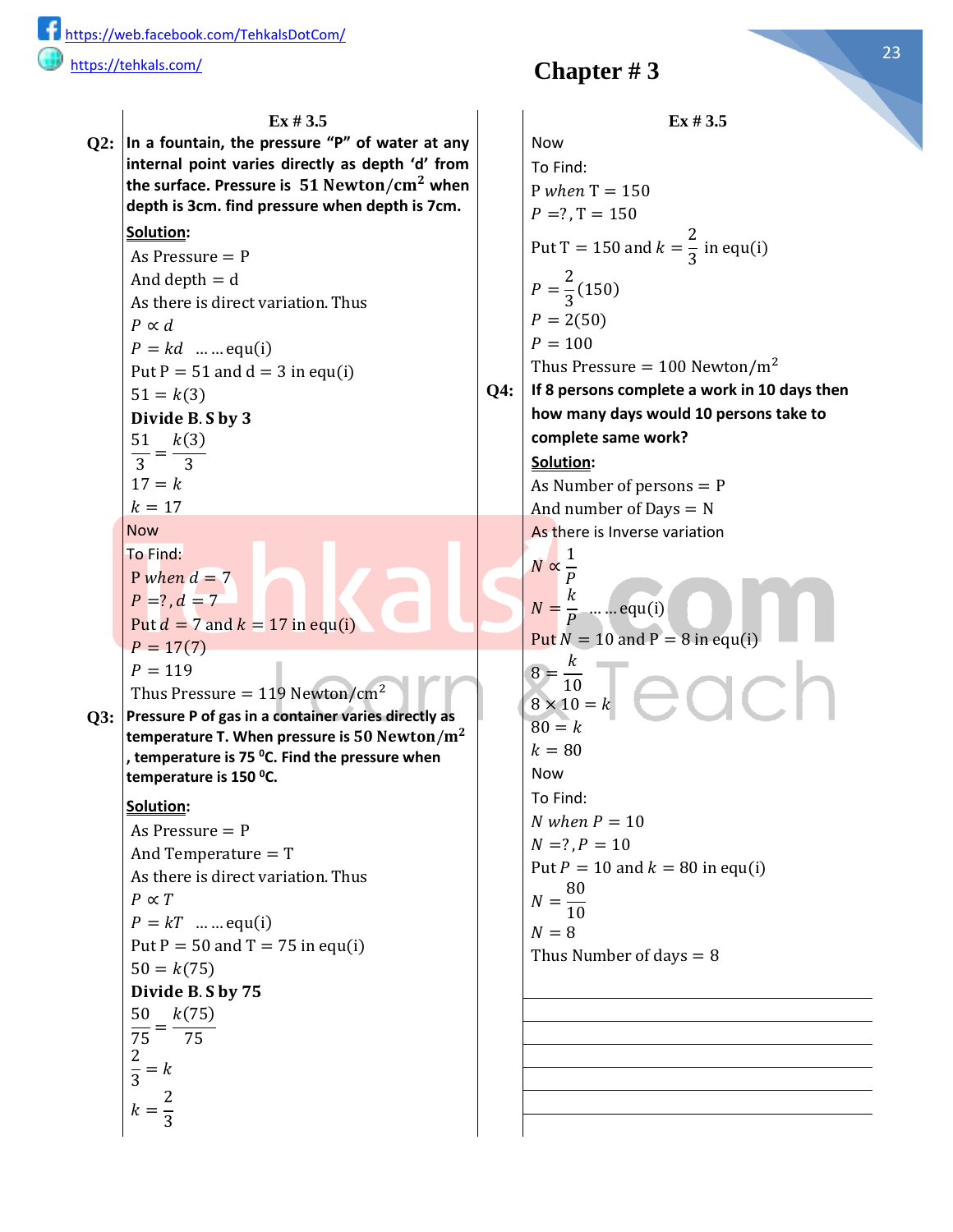**Ex # 3.5 Ex # 3.5 Q2: In a fountain, the pressure "P" of water at any internal point varies directly as depth 'd' from**  the surface. Pressure is  $51$  Newton/cm<sup>2</sup> when **depth is 3cm. find pressure when depth is 7cm. Solution:** As Pressure  $= P$ And depth  $= d$ As there is direct variation. Thus  $P \propto d$  $P = kd$  ... ... equ(i) Put  $P = 51$  and  $d = 3$  in equ(i)  $51 = k(3)$ Divide B. S by 3 51  $k(3)$  $\frac{1}{3} = \frac{1}{3}$  $17 = k$  $k = 17$ Now To Find: P when  $d = 7$  $P = ?$  ,  $d = 7$ Put  $d = 7$  and  $k = 17$  in equ(i)  $P = 17(7)$  $P = 119$ Thus Pressure =  $119$  Newton/cm<sup>2</sup> **Q3: Pressure P of gas in a container varies directly as**  temperature T. When pressure is  $50$  Newton/ $m^2$ **, temperature is 75 <sup>0</sup>C. Find the pressure when temperature is 150 <sup>0</sup>C. Solution:** As Pressure  $= P$ And Temperature  $= T$ As there is direct variation. Thus  $P \propto T$  $P = kT$  ... ... equ(i) Put  $P = 50$  and  $T = 75$  in equ(i)  $50 = k(75)$ Divide B. S by 75 50  $\frac{1}{75}$  =  $k(75)$ 75 2  $\frac{1}{3} = k$  $k=$ 2 3

## **Chapter # 3**

Now To Find:  $P$  when  $T = 150$  $P = ?$ , T = 150 Put T = 150 and  $k =$ 2  $\frac{1}{3}$  in equ(i)  $P =$ 2  $\frac{2}{3}(150)$  $P = 2(50)$  $P = 100$ Thus Pressure =  $100$  Newton/m<sup>2</sup> **Q4: If 8 persons complete a work in 10 days then how many days would 10 persons take to complete same work? Solution:** As Number of persons  $= P$ And number of Days  $= N$ As there is Inverse variation  $N \propto$ 1  $\overline{P}$  $N =$  $\boldsymbol{k}$  $\frac{n}{P}$  ... ... equ(i) Put  $N = 10$  and  $P = 8$  in equ(i)  $8 =$  $\boldsymbol{k}$ 10  $8 \times 10 = k$  $80 = k$  $k = 80$ Now To Find:  $N$  when  $P = 10$  $N = ?$ ,  $P = 10$ Put  $P = 10$  and  $k = 80$  in equ(i)  $N =$ 80  $\overline{10}$  $N = 8$ Thus Number of days  $= 8$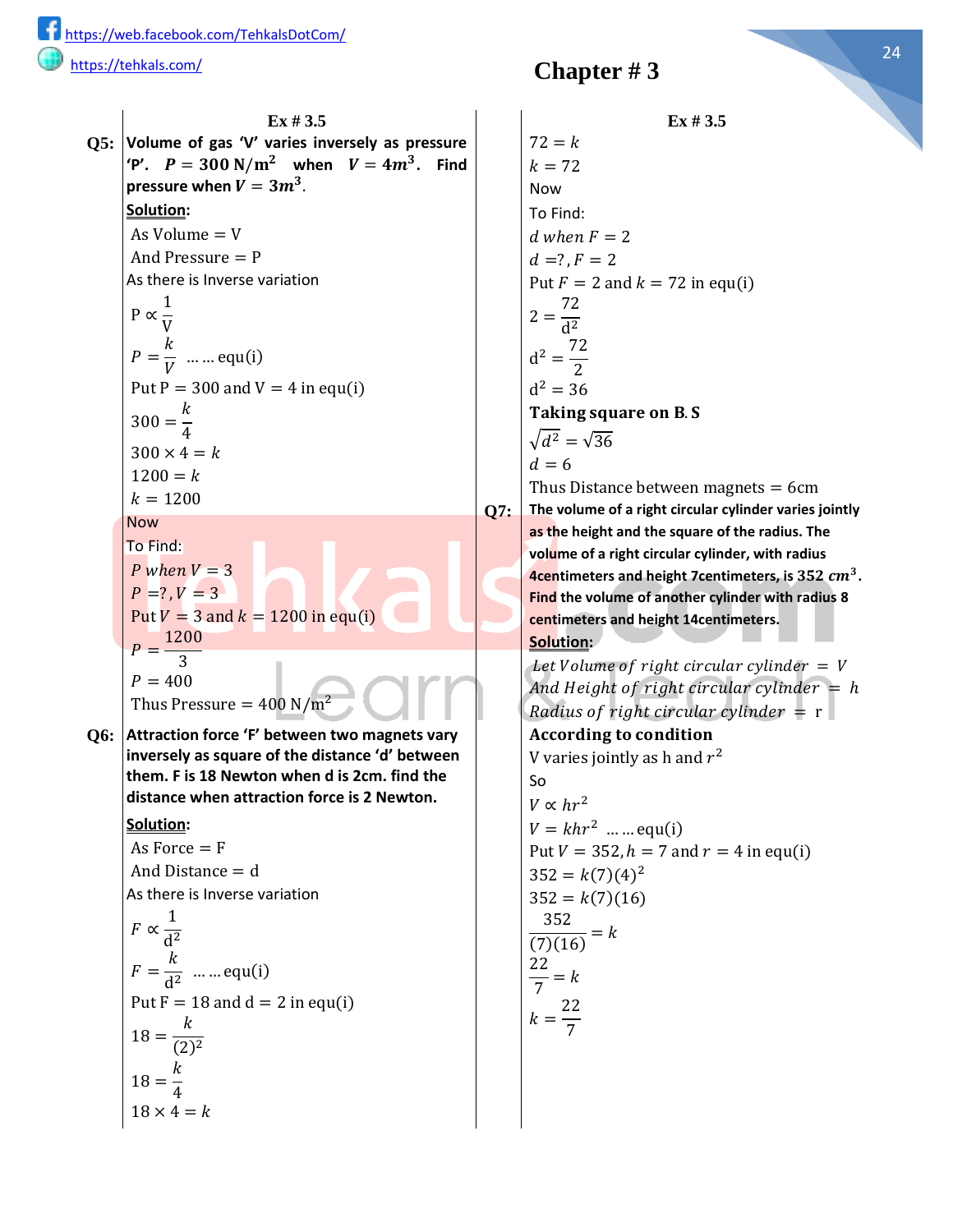**Q5: Volume of gas 'V' varies inversely as pressure**  'P'.  $P = 300 \text{ N/m}^2$  when  $V = 4m^3$ . Find pressure when  $V = 3m^3$ . **Solution:** As Volume  $= V$ And Pressure  $= P$ As there is Inverse variation P ∝ 1 V  $P=$  $\boldsymbol{k}$  $\frac{1}{V}$  ... ... equ(i) Put  $P = 300$  and  $V = 4$  in equ(i)  $300 =$  $\boldsymbol{k}$ 4  $300 \times 4 = k$  $1200 = k$  $k = 1200$ Now To Find:  $P$  when  $V = 3$  $P = ?$  ,  $V = 3$ Put  $V = 3$  and  $k = 1200$  in equ(i)  $P =$ 1200  $\overline{3}$  $P = 400$ Thus Pressure =  $400 \text{ N/m}^2$ **Q6: Attraction force 'F' between two magnets vary inversely as square of the distance 'd' between them. F is 18 Newton when d is 2cm. find the** 

**distance when attraction force is 2 Newton.**

## **Solution:**

As Force  $=$  F And Distance  $= d$ As there is Inverse variation  $F \propto$ 1  $d^2$  $F =$  $\boldsymbol{k}$  $\frac{d^2}{dt^2}$  ... ... equ(i) Put  $F = 18$  and  $d = 2$  in equ(i)  $18 =$  $\boldsymbol{k}$  $(2)^2$  $18 =$  $\boldsymbol{k}$ 4  $18 \times 4 = k$ 

**Chapter # 3**

**Ex # 3.5 Ex # 3.5**  $72 = k$  $k = 72$ Now To Find:  $d$  when  $F = 2$  $d = ?$ ,  $F = 2$ Put  $F = 2$  and  $k = 72$  in equ(i)  $2 = \frac{1}{d^2}$ 72  $d^2 = \frac{72}{2}$ 2  $d^2 = 36$ Taking square on B.S  $\sqrt{d^2} = \sqrt{36}$  $d = 6$ Thus Distance between magnets  $= 6$ cm **Q7: The volume of a right circular cylinder varies jointly as the height and the square of the radius. The volume of a right circular cylinder, with radius 4centimeters and height 7centimeters, is 352 cm<sup>3</sup>. Find the volume of another cylinder with radius 8 centimeters and height 14centimeters. Solution:** Let Volume of right circular cylinder  $= V$ And Height of right circular cylinder  $= h$ Radius of right circular cylinder  $= r$ **According to condition** V varies jointly as h and  $r^{\scriptstyle 2}$ So  $V \propto h r^2$  $V = khr^2$  ... ... equ(i) Put  $V = 352$ ,  $h = 7$  and  $r = 4$  in equ(i)  $352 = k(7)(4)^2$  $352 = k(7)(16)$ 352  $\sqrt{(7)(16)}$  $= k$ 22 7  $= k$  $k=$ 22 7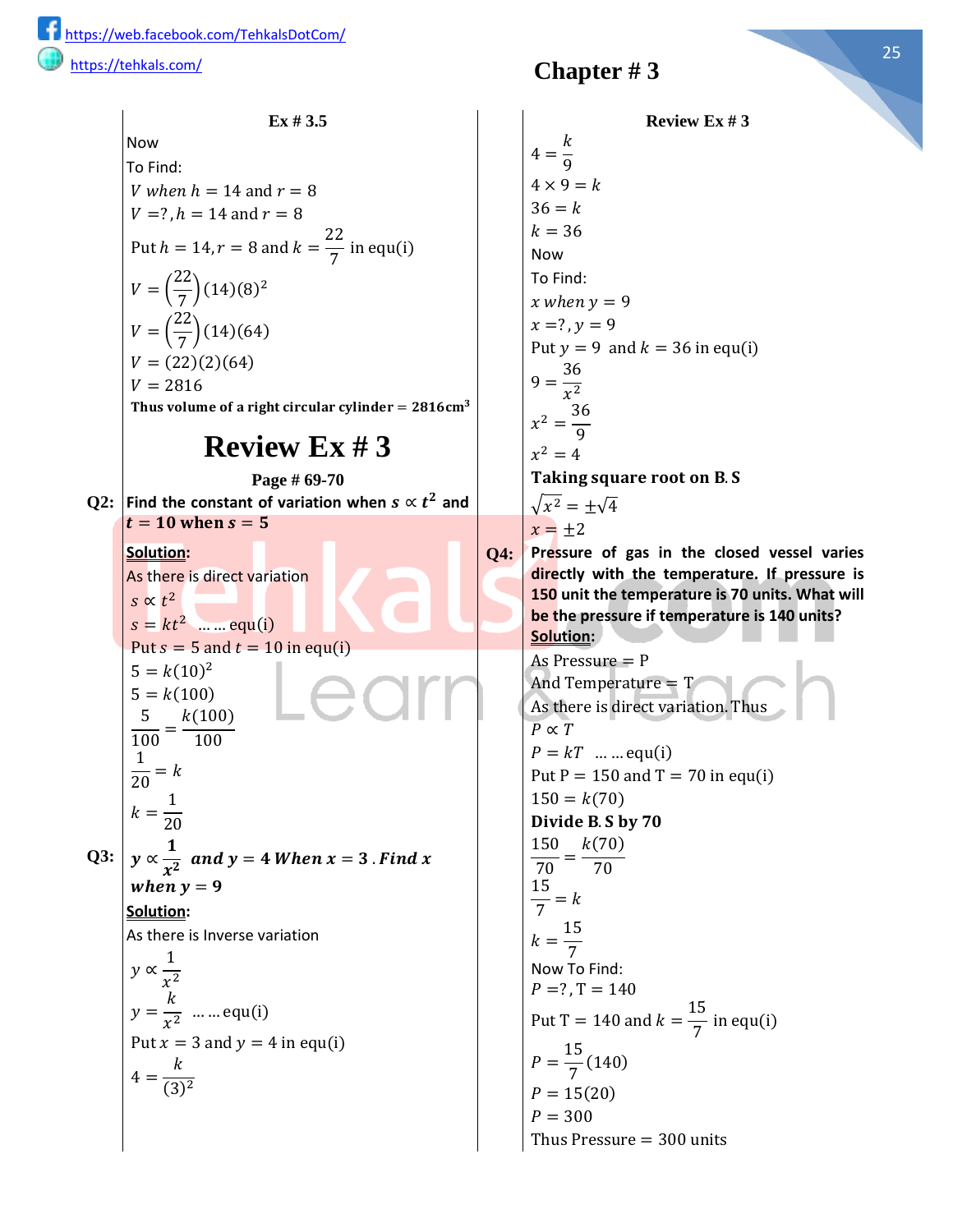**Ex # 3.5 Review Ex # 3** Now To Find: V when  $h = 14$  and  $r = 8$  $V = ?$ ,  $h = 14$  and  $r = 8$ Put  $h = 14$ ,  $r = 8$  and  $k =$ 22  $\frac{1}{7}$  in equ(i)  $V = ($ 22  $\frac{22}{7}$ (14)(8)<sup>2</sup>  $V = ($ 22  $\frac{1}{7}$ (14)(64)  $V = (22)(2)(64)$  $V = 2816$ Thus volume of a right circular cylinder =  $2816 \text{cm}^3$  $4 =$  $\boldsymbol{k}$ 9  $4 \times 9 = k$  $36 = k$  $k = 36$ Now To Find: x when  $y = 9$  $x = ?$ ,  $y = 9$ Put  $y = 9$  and  $k = 36$  in equ(i)  $9 =$ 36  $x^2$  $x^2 = \frac{36}{9}$ 9  $x^2 = 4$ Taking square root on B.S  $\sqrt{x^2} = \pm \sqrt{4}$  $x = \pm 2$ **Review Ex # 3 Page # 69-70** Q2: Find the constant of variation when  $s \propto t^2$  and  $t = 10$  when  $s = 5$ **Solution:** As there is direct variation  $s \propto t^2$  $s = kt^2$  ... ... equ(i) Put  $s = 5$  and  $t = 10$  in equ(i)  $5 = k(10)^2$  $5 = k(100)$ 5  $\frac{1}{100}$  =  $k(100)$ 100 1  $\frac{1}{20} = k$  $k=$ 1 20 **Q4: Pressure of gas in the closed vessel varies directly with the temperature. If pressure is 150 unit the temperature is 70 units. What will be the pressure if temperature is 140 units? Solution:** As Pressure  $= P$ And Temperature  $= T$ As there is direct variation. Thus  $P \propto T$  $P = kT$  ... ... equ(i) Put  $P = 150$  and  $T = 70$  in equ(i)  $150 = k(70)$ Divide B.S by 70 150  $\frac{1}{70}$  =  $k(70)$ 70 15  $\frac{1}{7} = k$  $k=$ 15 7 Now To Find:  $P = ?$ , T = 140 Put T  $= 140$  and  $k =$ 15  $\frac{1}{7}$  in equ(i)  $P =$ 15  $\frac{1}{7}$ (140)  $P = 15(20)$  $P = 300$ Thus Pressure  $= 300$  units Q3:  $y \propto \frac{1}{\sqrt{2}}$  $\frac{1}{x^2}$  and y = 4 When x = 3 . Find x when  $y = 9$ **Solution:** As there is Inverse variation y ∝ 1  $x^2$  $y =$  $\boldsymbol{k}$  $\frac{1}{x^2}$  ... ... equ(i) Put  $x = 3$  and  $y = 4$  in equ(i)  $4 =$  $\boldsymbol{k}$  $(3)<sup>2</sup>$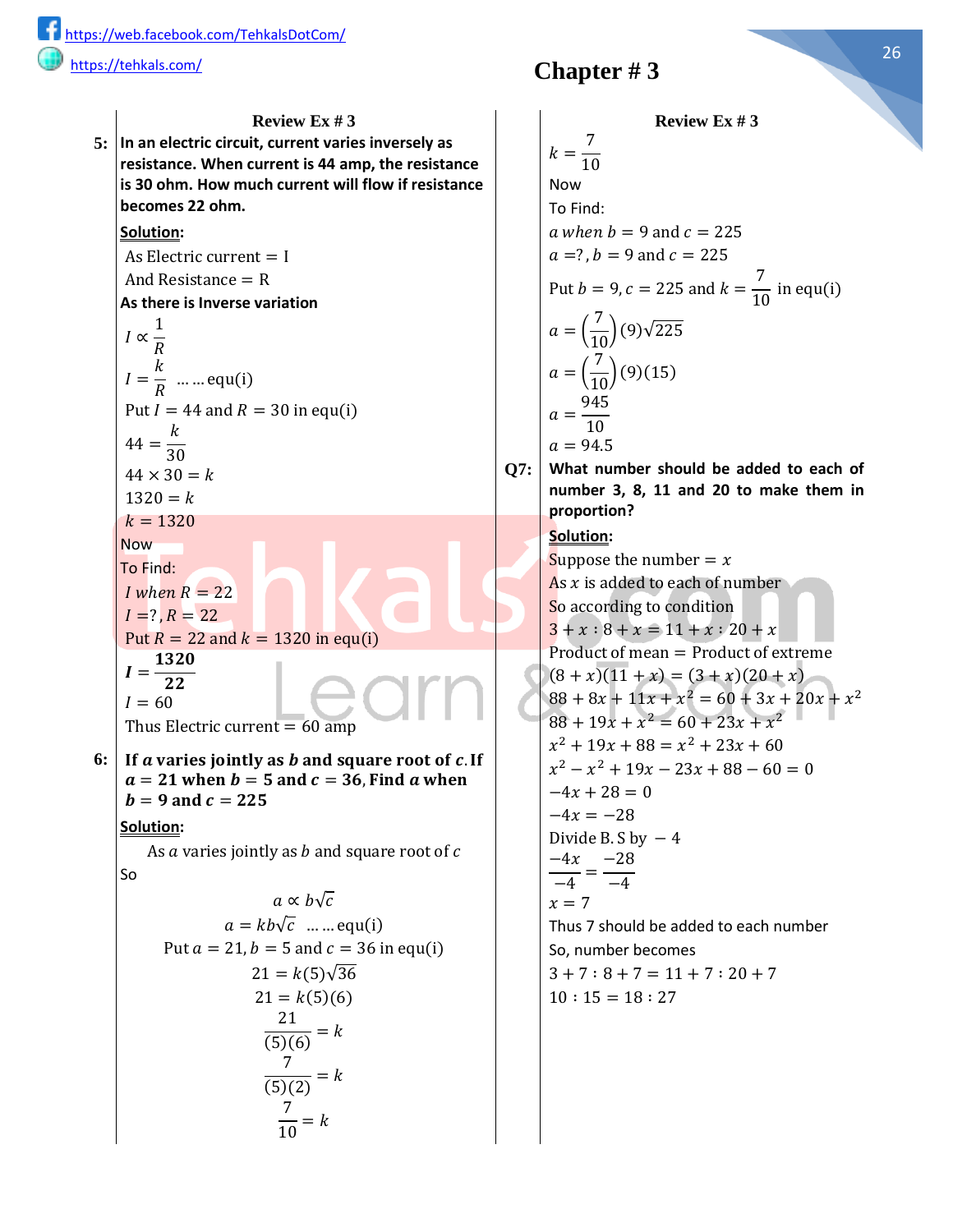<https://web.facebook.com/TehkalsDotCom/> <https://tehkals.com/>

> **Review Ex # 3 Review Ex # 3 5: In an electric circuit, current varies inversely as resistance. When current is 44 amp, the resistance is 30 ohm. How much current will flow if resistance becomes 22 ohm. Solution:** As Electric current = I And Resistance  $=$  R **As there is Inverse variation** ∝ 1  $\boldsymbol{R}$  $I =$  $\boldsymbol{k}$  $\frac{1}{R}$  ... ... equ(i) Put  $I = 44$  and  $R = 30$  in equ(i)  $44 =$  $\boldsymbol{k}$ 30  $44 \times 30 = k$  $1320 = k$  $k = 1320$ Now To Find:  $I when R = 22$  $I = ?$ ,  $R = 22$ Put  $R = 22$  and  $k = 1320$  in equ(i)  $I=\frac{1}{22}$ 1320  $I = 60$ Thus Electric current  $= 60$  amp 6: If a varies jointly as  $b$  and square root of  $c$ . If  $a = 21$  when  $b = 5$  and  $c = 36$ . Find a when  $b = 9$  and  $c = 225$ **Solution:** As  $\alpha$  varies jointly as  $\beta$  and square root of  $\alpha$ So  $a \propto b\sqrt{c}$  $a = kb\sqrt{c}$  ... ... equ(i) Put  $a = 21$ ,  $b = 5$  and  $c = 36$  in equ(i)  $21 = k(5)\sqrt{36}$  $21 = k(5)(6)$ 21  $\frac{1}{(5)(6)} = k$ 7  $\frac{1}{(5)(2)} = k$

> > 7  $\frac{1}{10} = k$

**Chapter # 3**

 $k=$ 7 10 Now To Find: a when  $b = 9$  and  $c = 225$  $a = ?$ ,  $b = 9$  and  $c = 225$ Put  $b = 9$ ,  $c = 225$  and  $k =$ 7  $\frac{1}{10}$  in equ(i)  $a = ($ 7  $\frac{1}{10}$  (9) $\sqrt{225}$  $a = ($ 7  $\frac{1}{10}$  (9)(15)  $a =$ 945 10  $a = 94.5$ **Q7: What number should be added to each of number 3, 8, 11 and 20 to make them in proportion? Solution:** Suppose the number  $= x$ As  $x$  is added to each of number So according to condition  $3 + x : 8 + x = 11 + x : 20 + x$ Product of mean = Product of extreme  $(8 + x)(11 + x) = (3 + x)(20 + x)$  $88 + 8x + 11x + x^2 = 60 + 3x + 20x + x^2$  $88 + 19x + x^2 = 60 + 23x + x^2$  $x^2 + 19x + 88 = x^2 + 23x + 60$  $x^2 - x^2 + 19x - 23x + 88 - 60 = 0$  $-4x + 28 = 0$  $-4x = -28$ Divide B. S by  $-4$  $-4x$  $\frac{-4}{-4}$ −28 −4  $x = 7$ Thus 7 should be added to each number So, number becomes  $3 + 7 : 8 + 7 = 11 + 7 : 20 + 7$  $10:15=18:27$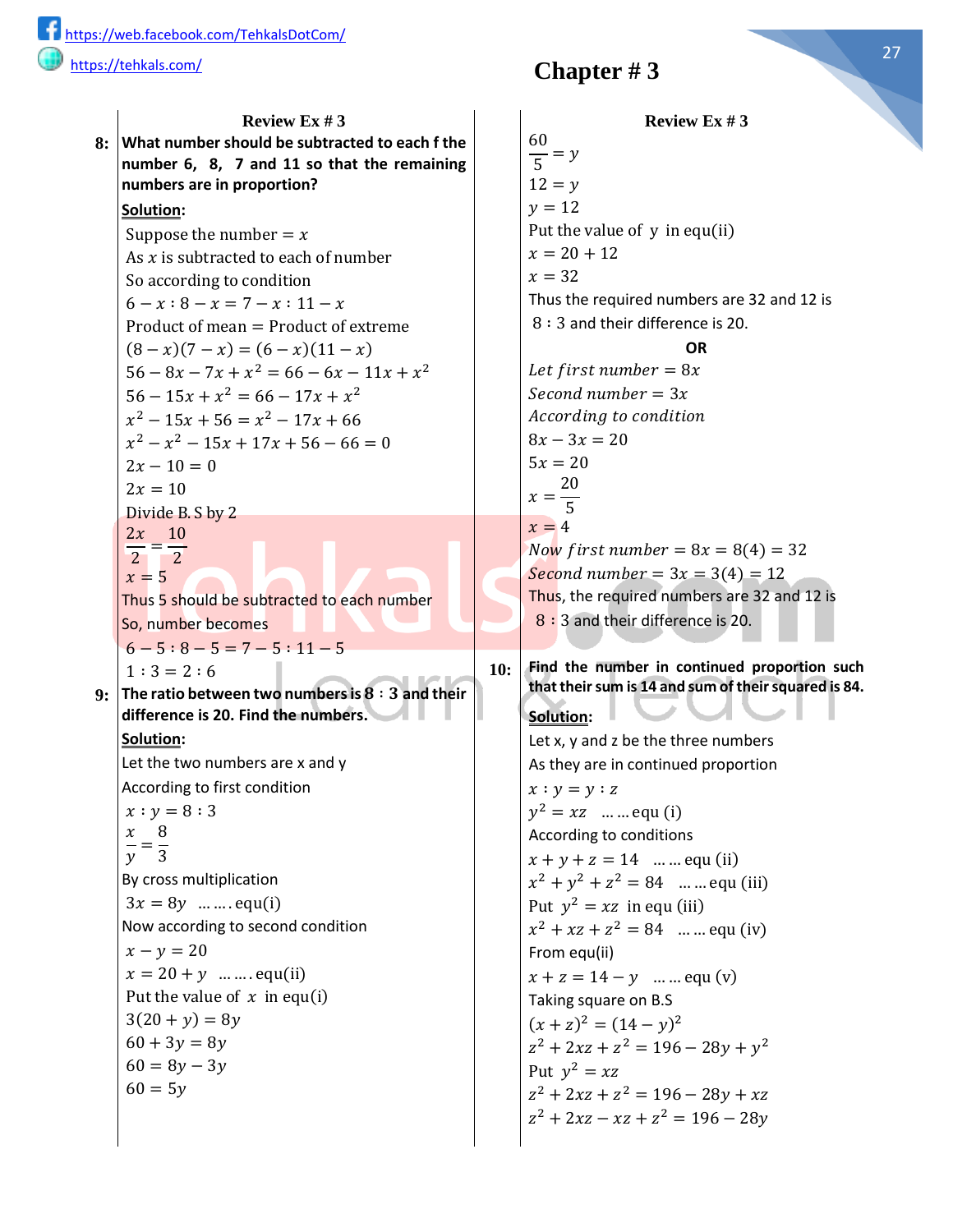**Review Ex # 3 Review Ex # 3 8: What number should be subtracted to each f the number 6, 8, 7 and 11 so that the remaining numbers are in proportion? Solution:** Suppose the number  $= x$ As  $x$  is subtracted to each of number So according to condition  $6 - x : 8 - x = 7 - x : 11 - x$ Product of mean = Product of extreme  $(8 - x)(7 - x) = (6 - x)(11 - x)$  $56 - 8x - 7x + x^2 = 66 - 6x - 11x + x^2$  $56 - 15x + x^2 = 66 - 17x + x^2$  $x^2 - 15x + 56 = x^2 - 17x + 66$  $x^2 - x^2 - 15x + 17x + 56 - 66 = 0$  $2x - 10 = 0$  $2x = 10$ Divide B. S by 2  $2x$  $\frac{1}{2}$ 10 2  $x = 5$ Thus 5 should be subtracted to each number So, number becomes  $6 - 5 : 8 - 5 = 7 - 5 : 11 - 5$  $1:3 = 2:6$ **9:** The ratio between two numbers is 8 : 3 and their difference is 20. Find the numbers.<br> **Solution: Solution:** Let the two numbers are x and y According to first condition  $x : y = 8 : 3$  8  $\frac{0}{y} = \frac{0}{3}$ By cross multiplication  $3x = 8y$  ... ... equ(i) Now according to second condition  $x - y = 20$  $x = 20 + y$  ... ... . equ(ii) Put the value of  $x$  in equ(i)  $3(20 + y) = 8y$  $60 + 3y = 8y$  $60 = 8y - 3y$ 

 $60 = 5v$ 



```
60
      \frac{x}{5} = y12 = yy = 12Put the value of y in equ(ii)
     x = 20 + 12x = 32Thus the required numbers are 32 and 12 is 
      8 ∶ 3 and their difference is 20.
                            OR
     Let first number = 8xSecond number = 3xAccording to condition
     8x - 3x = 205x = 20x =20
           5
     x = 4Now first number = 8x = 8(4) = 32Second number = 3x = 3(4) = 12Thus, the required numbers are 32 and 12 is
      8 : 3 and their difference is 20.
10: Find the number in continued proportion such that their sum is 14 and sum of their squared is 84.
     Let x, y and z be the three numbers
     As they are in continued proportion
     x : y = y : zy^2 = xz ... ... equ (i)
     According to conditions
     x + y + z = 14 ... ... equ (ii)
      x^2 + y^2 + z^2 = 84 ... ... equ (iii)
      Put y^2 = xz in equ (iii)
      x^2 + xz + z^2 = 84 ... ... equ (iv)
     From equ(ii)
     x + z = 14 - y … … equ (v)
     Taking square on B.S
      (x + z)^2 = (14 - y)^2z^2 + 2xz + z^2 = 196 - 28y + y^2Put y^2 = xzz^2 + 2xz + z^2 = 196 - 28y + xzz^2 + 2xz - xz + z^2 = 196 - 28y
```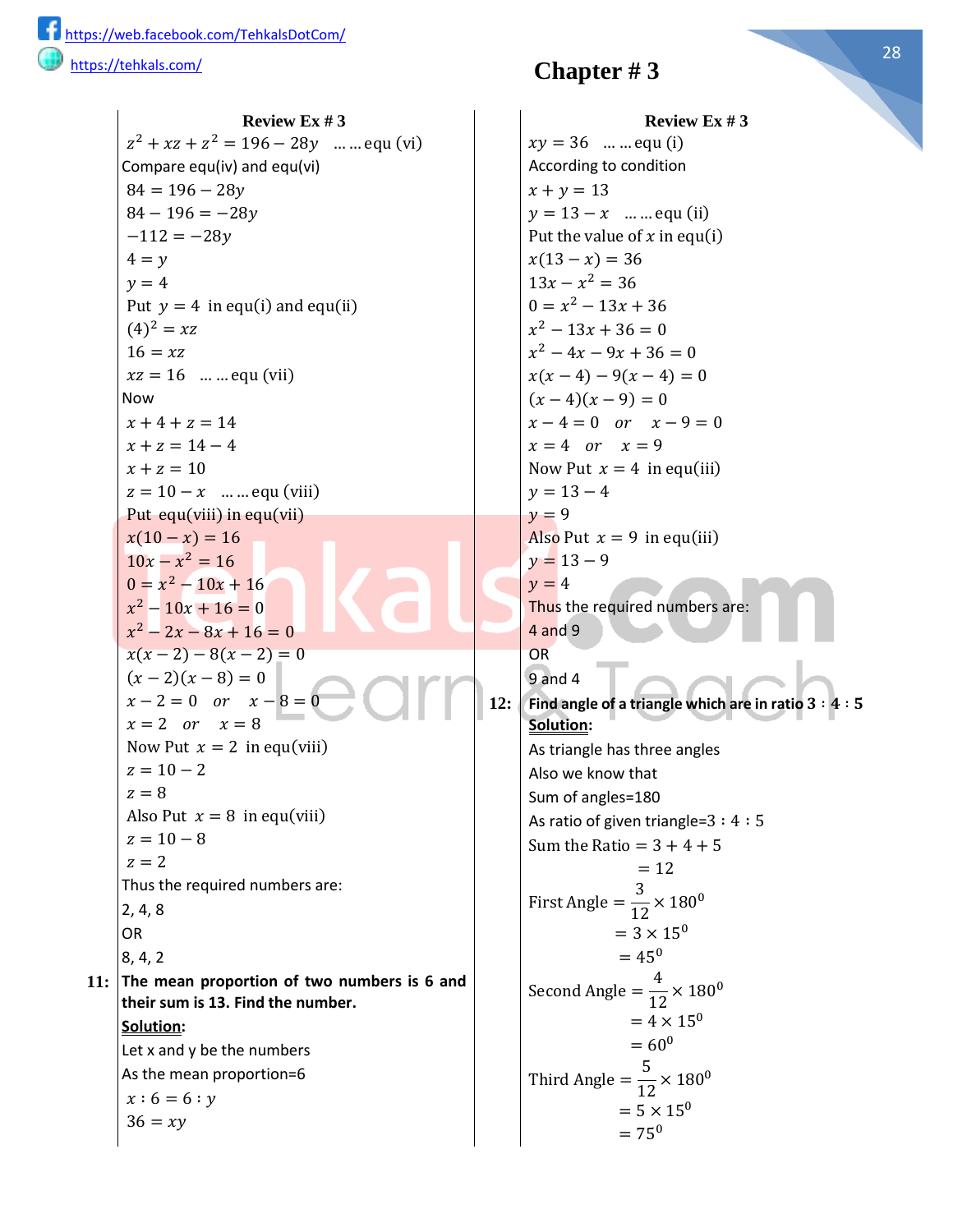$z^2 + xz + z^2 = 196 - 28y$  ... ... equ (vi) Compare equ(iv) and equ(vi)  $84 = 196 - 28y$  $84 - 196 = -28y$  $-112 = -28y$  $4 = v$  $y = 4$ Put  $y = 4$  in equ(i) and equ(ii)  $(4)^2 = xz$  $16 = xz$  $xz = 16$  ... ... equ (vii) Now  $x + 4 + z = 14$  $x + z = 14 - 4$  $x + z = 10$  $z = 10 - x$  … … equ (viii) Put equ(viii) in equ(vii)  $x(10 - x) = 16$  $10x - x^2 = 16$  $0 = x^2 - 10x + 16$  $x^2 - 10x + 16 = 0$  $x^2 - 2x - 8x + 16 = 0$  $x(x-2) - 8(x - 2) = 0$  $(x - 2)(x - 8) = 0$  $x - 2 = 0$  or  $x - 8 = 0$  $x = 2$  or  $x = 8$ Now Put  $x = 2$  in equ(viii)  $z = 10 - 2$  $z = 8$ Also Put  $x = 8$  in equ(viii)  $z = 10 - 8$  $z = 2$ Thus the required numbers are: 2, 4, 8 OR 8, 4, 2 **11: The mean proportion of two numbers is 6 and their sum is 13. Find the number. Solution:**

Let x and y be the numbers As the mean proportion=6  $x : 6 = 6 : y$  $36 = xy$ 

**Chapter # 3**

**Review Ex # 3 Review Ex # 3**  $xy = 36$  … … equ (i) According to condition  $x + y = 13$  $y = 13 - x$  … … equ (ii) Put the value of  $x$  in equ(i)  $x(13 - x) = 36$  $13x - x^2 = 36$  $0 = x^2 - 13x + 36$  $x^2 - 13x + 36 = 0$  $x^2 - 4x - 9x + 36 = 0$  $x(x-4)-9(x-4)=0$  $(x-4)(x-9) = 0$  $x - 4 = 0$  or  $x - 9 = 0$  $x = 4$  or  $x = 9$ Now Put  $x = 4$  in equ(iii)  $y = 13 - 4$  $\nu = 9$ Also Put  $x = 9$  in equ(iii)  $y = 13 - 9$  $\nu = 4$ Thus the required numbers are: 4 and 9 OR 9 and 4 **12:** Find angle of a triangle which are in ratio  $3:4:5$ **Solution:** As triangle has three angles Also we know that Sum of angles=180 As ratio of given triangle=3 : 4 : 5 Sum the Ratio =  $3 + 4 + 5$  $= 12$ First Angle = 3  $\frac{3}{12} \times 180^0$  $= 3 \times 15^{0}$  $= 45^{\circ}$ Second Angle = 4  $\frac{1}{12} \times 180^0$  $= 4 \times 15^{0}$  $= 60^0$ Third Angle = 5  $\frac{3}{12} \times 180^0$  $= 5 \times 15^{0}$  $= 75^{\circ}$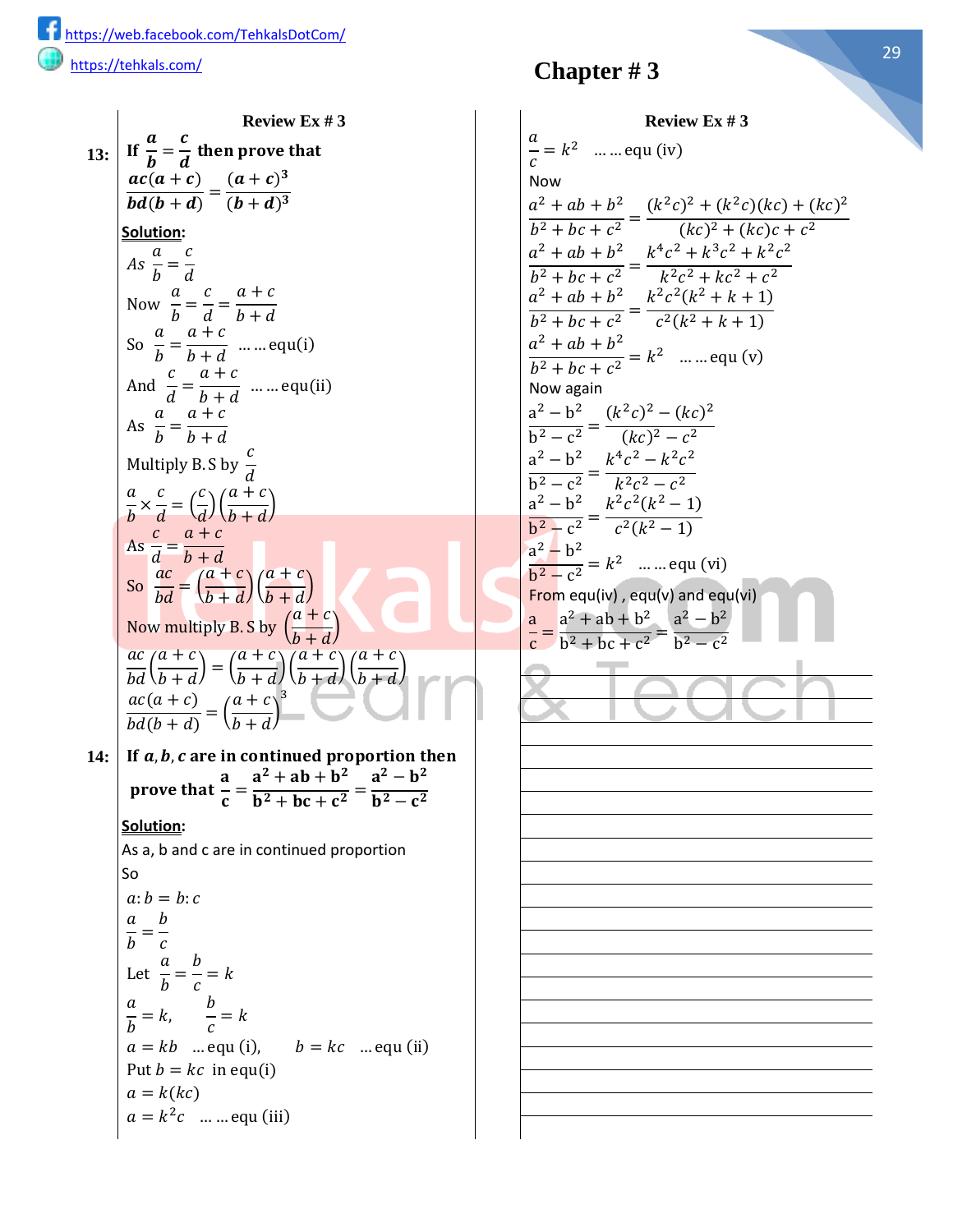**13:**  $\boldsymbol{a}$  $\frac{a}{b}$  =  $\boldsymbol{c}$  $\frac{a}{d}$  then prove that  $ac(a + c)$  $\frac{d}{bd(b+d)} =$  $(a + c)^3$  $(**b** + **d**)<sup>3</sup>$ **Solution:**  $As$  $\alpha$  $\frac{a}{b}$  =  $\mathcal{C}_{0}$  $\boldsymbol{d}$ Now  $\alpha$  $\frac{a}{b}$  =  $\mathcal{C}_{0}$  $\frac{c}{d}$  =  $a + c$  $b + d$ So  $\alpha$  $\frac{a}{b}$  =  $a + c$  $\frac{a+1}{b+d}$  ... ... equ(i) And  $\mathcal{C}_{0}$  $\frac{c}{d}$  =  $a + c$  $\frac{n+1}{b+d}$  ... ... equ(ii) As  $\alpha$  $\frac{c}{b}$  =  $a + c$  $b + d$ Multiply B. S by  $\mathcal{C}_{0}$  $\boldsymbol{d}$  $\alpha$  $\frac{a}{b}$   $\times$  $\mathcal{C}_{0}$  $\frac{c}{d} = ($  $\mathcal{C}_{0}$  $\frac{1}{d}$ )  $a + c$  $\frac{1}{b+d}$ As  $\mathcal{C}_{0}$  $\frac{1}{d}$  =  $a + c$  $b+d$ So  $ac$  $\frac{d}{d}$  = (  $a + c$  $\frac{1}{b+d}$  $a+c$  $\frac{1}{b + d}$ Now multiply B. S by (  $a + c$  $\left(\frac{h}{b+d}\right)$  $\overline{ac}$  $\frac{1}{bd}$  $a + c$  $\left(\frac{a}{b+d}\right) = \left(\frac{1}{c}\right)$  $a + c$  $\frac{a+1}{b+d}$  $a + c$  $\frac{a}{b+d}$ )  $a + c$  $\frac{a}{b+d}$  $ac(a + c)$  $\frac{ac(a + b)}{bd(b + d)} = \left(\frac{c}{b}\right)$  $a + c$  $\frac{a+1}{b+d}$ 3 14:  $\vert$  If *a*, *b*, *c* are in continued proportion then prove that a  $\frac{c}{c}$  =  $a^2 + ab + b^2$  $\frac{1}{b^2 + bc + c^2}$  =  $a^2-b^2$  $b^2-c^2$ **Solution:** As a, b and c are in continued proportion So  $a: b = b: c$  $\alpha$  $\frac{a}{b}$  =  $\boldsymbol{b}$  $\mathcal{C}_{0}$ Let  $\alpha$  $\frac{a}{b}$  =  $\boldsymbol{b}$  $\frac{c}{c} = k$  $\alpha$  $\frac{a}{b} = k$ ,  $\boldsymbol{b}$  $\frac{c}{c} = k$  $a = kb$  ... equ (i),  $b = kc$  ... equ (ii) Put  $b = kc$  in equ(i)

 $a = k(kc)$ 

 $a = k^2c$  ... ... equ (iii)

**Chapter # 3 Review Ex # 3 Review Ex # 3**  $\alpha$  $\frac{\alpha}{c} = k^2$  ... ... equ (iv) Now  $a^2 + ab + b^2$  $\frac{1}{b^2 + bc + c^2}$  =  $(k^2c)^2 + (k^2c)(kc) + (kc)^2$  $(kc)^{2} + (kc)c + c^{2}$  $a^2 + ab + b^2$  $\frac{1}{b^2 + bc + c^2}$  =  $k^4c^2 + k^3c^2 + k^2c^2$  $k^2c^2 + kc^2 + c^2$  $a^2 + ab + b^2$  $\frac{1}{b^2 + bc + c^2}$  =  $k^2c^2(k^2 + k + 1)$  $c^2(k^2 + k + 1)$  $a^2 + ab + b^2$  $\frac{a^{2}+ab+b^{2}}{b^{2}+bc+c^{2}}=k^{2}$  ... ... equ (v) Now again  $a^2 - b^2$  $\frac{c}{b^2 - c^2} =$  $(k^2c)^2 - (kc)^2$  $(kc)^2 - c^2$  $a^2 - b^2$  $\frac{c}{b^2 - c^2} =$  $k^4c^2 - k^2c^2$  $k^2c^2 - c^2$  $a^2 - b^2$  $\frac{c}{b^2-c^2}$  =  $k^2c^2(k^2-1)$  $c^2(k^2-1)$  $a^2 - b^2$  $\frac{a}{b^2 - c^2} = k^2$  ... ... equ (vi) From equ(iv) , equ(v) and equ(vi) a  $\frac{c}{c}$  =  $a^2 + ab + b^2$  $\frac{b^2 + bc + c^2}{}$  $a^2 - b^2$  $b^2 - c^2$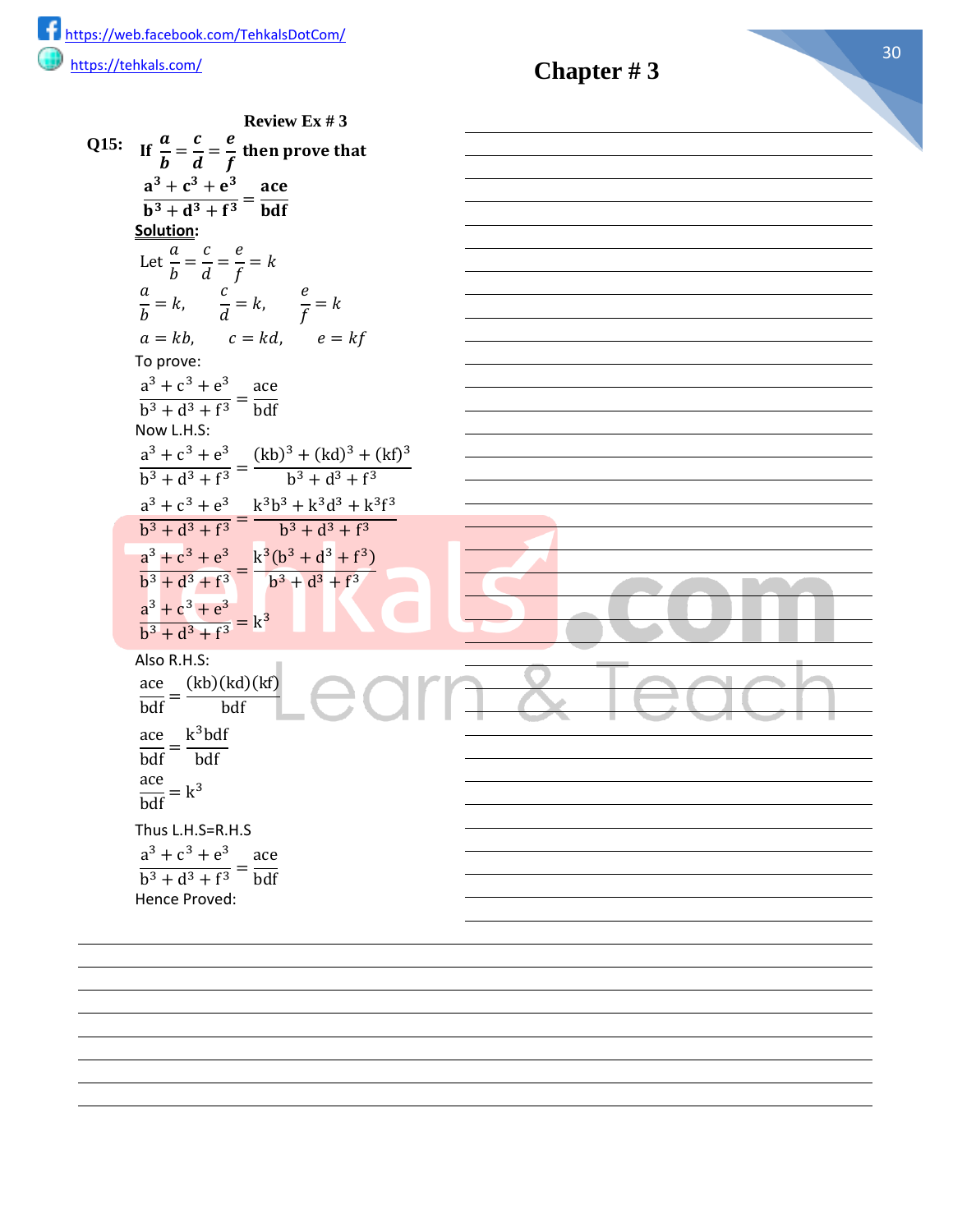